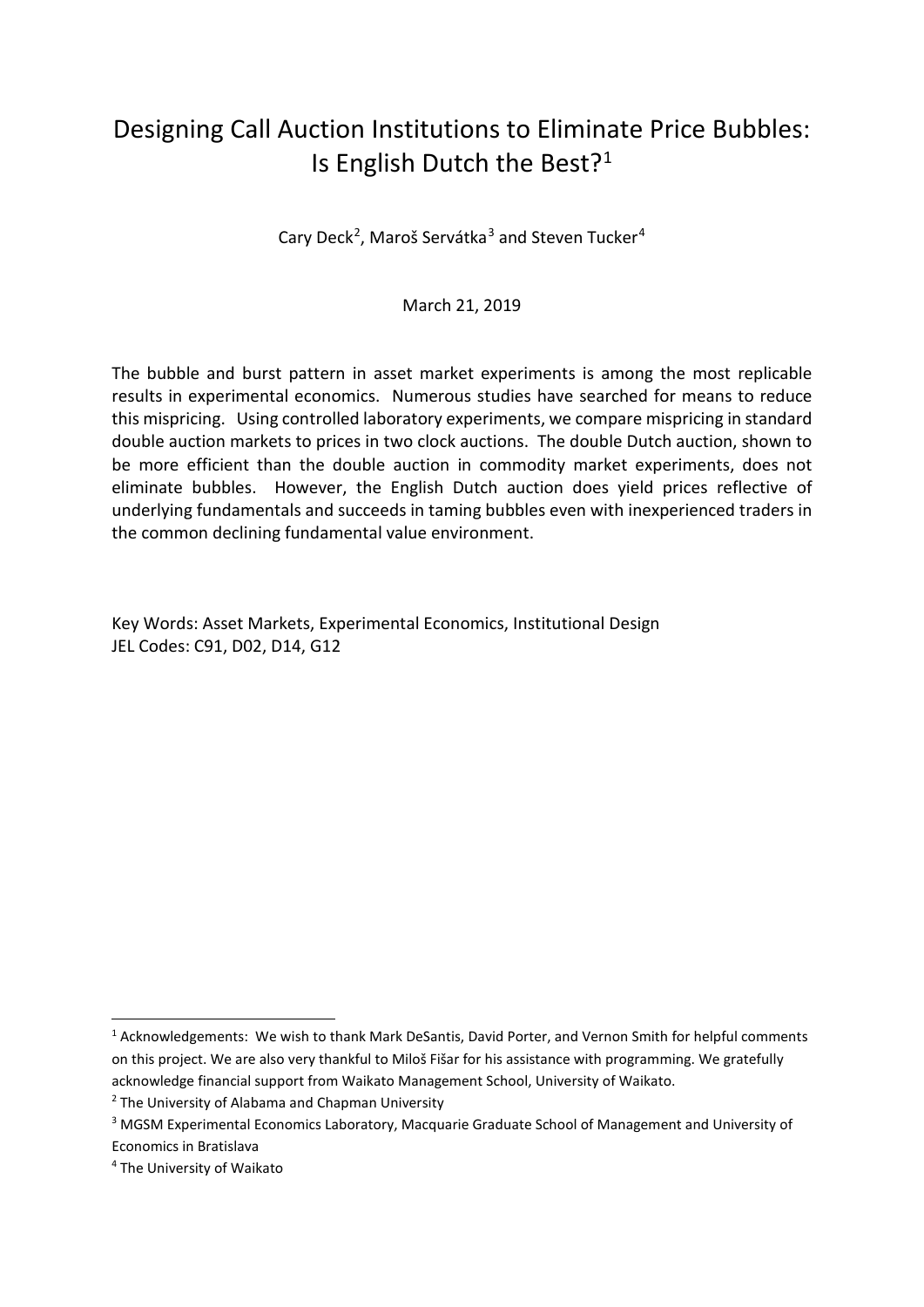#### **I. Introduction**

Ever since Smith, Suchanek, and Williams (1988) introduced what has become the canonical environment for studying asset prices in the laboratory, researchers have puzzled over how to eliminate the price bubbles that often occur in such settings. We ask if a market mechanism can be designed to eliminate bubbles in financial asset markets. A wealth of evidence from empirical studies including laboratory and field experiments clearly demonstrates that institutions matter. As defined by Smith (1982), institutions determine the set of actions available to economic agents, the incentives they face, and the information they have at the time of making their decisions. Thus, "institutions matter, because incentives and information matter" (Smith, 1994).

Because market outcomes can differ between institutions, it is plausible that the persistent overpricing observed in asset market experiments may be dampened or even eliminated when certain trading rules are implemented. This approach differs from attempts to reduce bubbles through eliminating confusion because those often rely heavily upon training traders with common experience and/or information that are specific to the characteristics of the underlying asset being traded, which is unlikely to be available in financial markets or outside of the laboratory in general. By contrast, implementation of an institutional solution requires no prior knowledge of the asset's characteristics.

We study two alternative pricing rules, the double Dutch auction and the English Dutch auction and compare their performance with the continuous double auction, the standardbearer when studying asset market bubbles. The double Dutch auction utilizes two pricing clocks: one clock with a falling price for the buyers and one with a rising price for sellers. As the buyers' clock falls, buyers' revealed demand increases as in a typical multi-unit Dutch clock auction. This demand revelation happens in conjunction with the sellers' clock increasing to identify willing sellers and thus increase revealed supply. The English Dutch auction relies on a single clock that acts simultaneously as an English clock for buyers and a Dutch clock for sellers, operating in a way that as the clock price increases, revealed quantity demanded decreases while revealed quantity supplied increases. In the double Dutch auction, the buyers' clock decreases and thus provides an incentive to over-reveal demand; but, in the English Dutch auction buyers face an increasing clock and thus have an incentive

1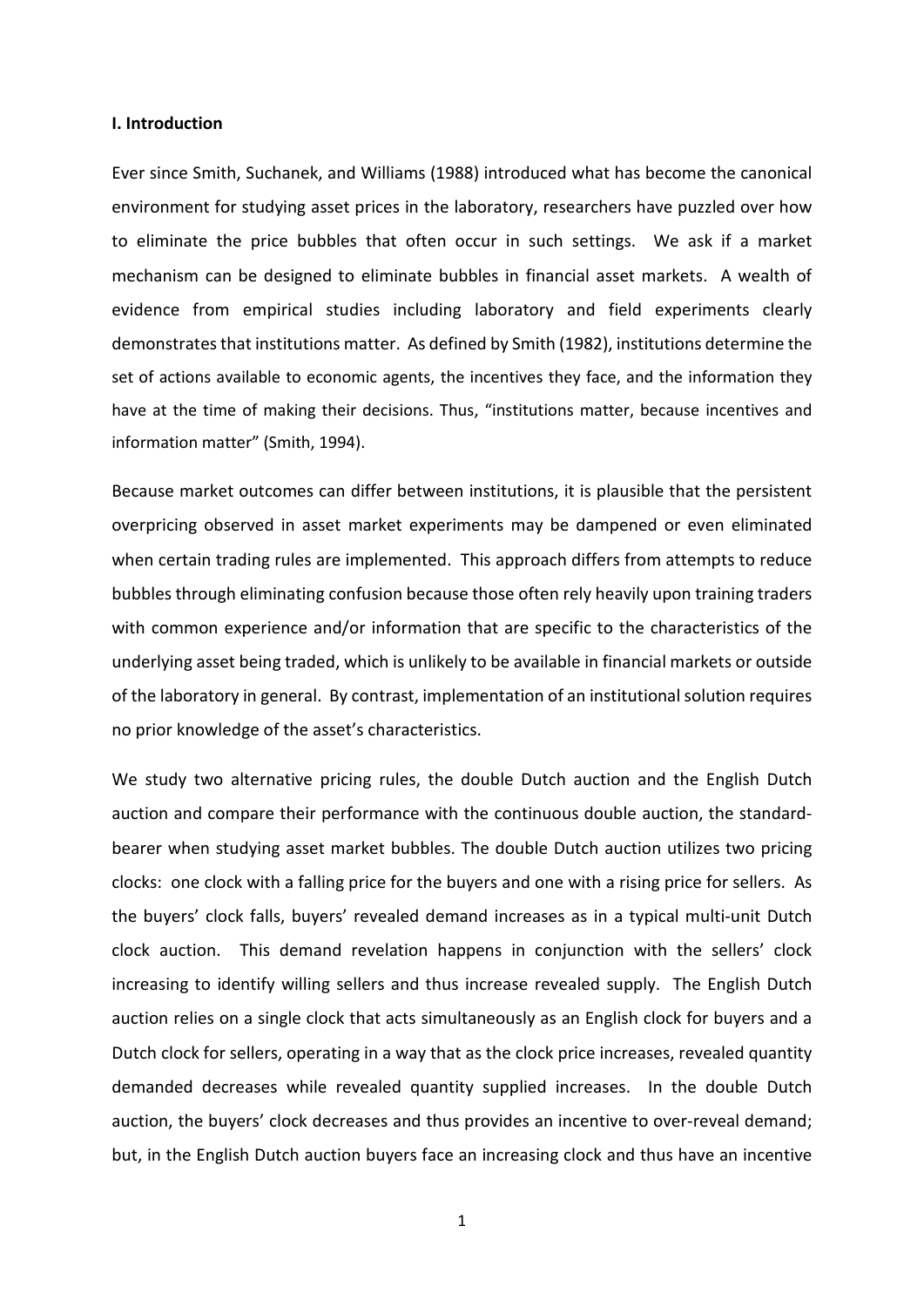to under-reveal demand. The incentives to over- or under-reveal demand are a crucial distinguishing feature between the two institutions. However, both the double Dutch and the English Dutch auctions generate a uniform market-clearing price, which prevents intraperiod speculation, similar to the call market experiments of Van Boening, Williams, and LaMaster (1993).

We replicate the standard bubble and burst pattern using the double auction. We find that the double Dutch markets lead to bubbles similar to those observed in the double auction experiments, just as the call markets of Van Boening, Williams, and LaMaster (1993) did. However, the English Dutch auction, which focuses a trader's attention on their own willingness to buy or sell at various prices, eliminates bubbles. This results holds despite our use of inexperienced traders in a declining fundamental value environment with an increasing cash to asset ratio, all three of which are factors previously found to exacerbate overpricing.

#### **II. Background**

One of the most robust experimental results is the convergence to competitive equilibrium by the double auction market of Smith (1962). In such markets, buyers and sellers have assigned roles and cannot speculate via purchasing an asset in the hope of reselling it at a profit. In these markets, which Dickhaut, Lin, Porter, and Smith (2012) refer to as reflecting conditions for commodities like "hamburgers and haircuts," traders quickly find the equilibrium and achieve high levels of efficiency. Thus, the double auction was an obvious institution for Smith, Suchanek, and Williams (1988) to rely on when creating an experiment in which to study the causes of bubbles in financial markets where people can speculate across periods. To their surprise, overpricing appeared spontaneously, a result that has spawned a massive literature in economics and finance.

A major theme in the experimental asset market literature has been the search for means to eliminate mispricing. Short selling, buying on margin, pricing collars, futures markets have all been found to have only limited success in reducing mispricing (King, Smith, Williams, and Van Boening 1993; Haruvy and Noussair 2006; Porter and Smith 1995; Noussair, Tucker, and Xu 2016; see also Noussair and Tucker 2013 and Palan 2013 for surveys). Subject sophistication has also been questioned, but King, Smith, Williams, and Van Boening (1993)

2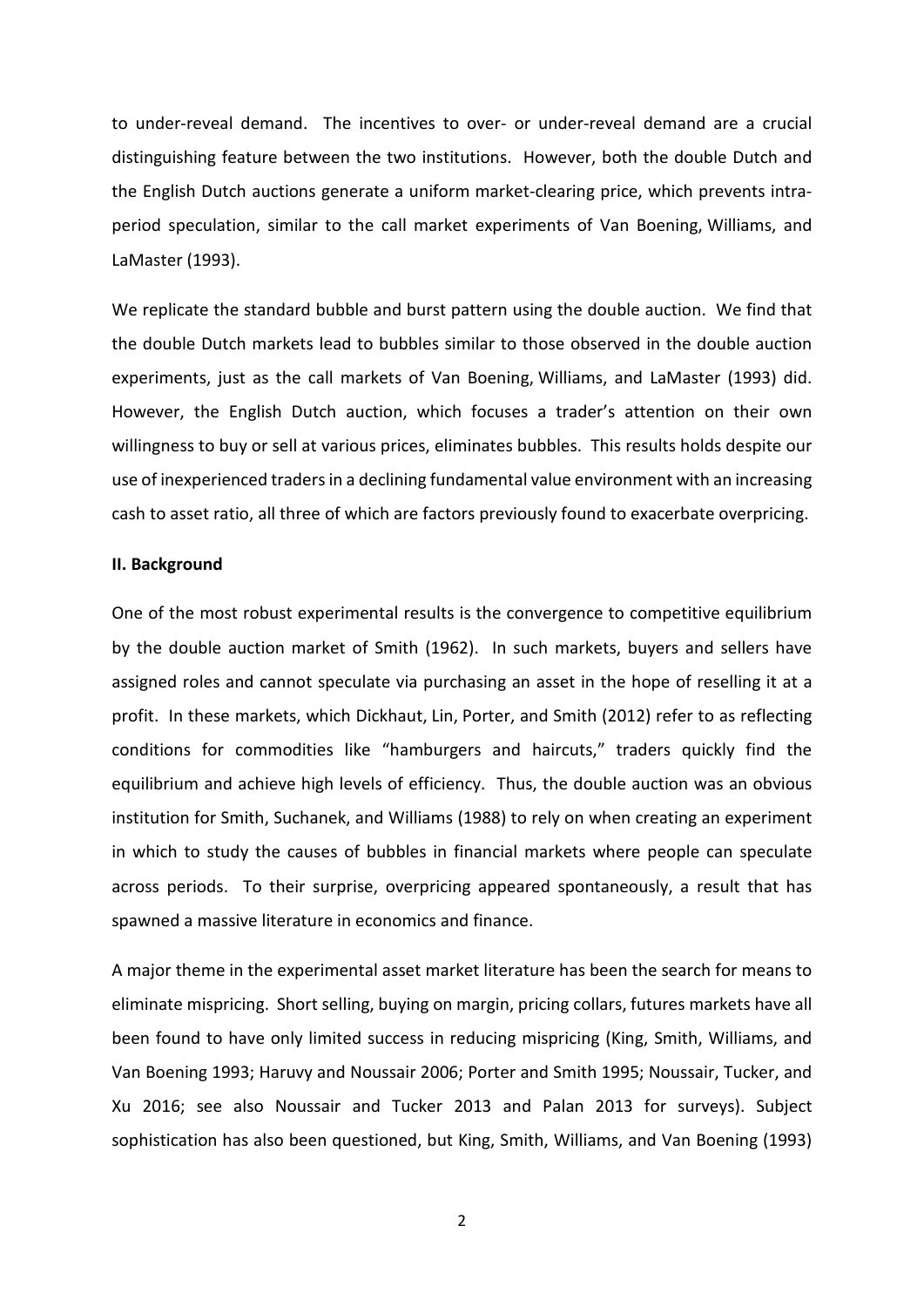found that professional traders also generated speculative bubbles (see also Weitzel, Huer, Huber, Kirchler, Lindner, and Rose 2018).

Recently, Kirchler, Huber, and Stöckl (2012) has suggested that the declining fundamental value and increasing cash to asset ratio of Smith, Suchanek, and Williams (1988) led to subject confusion coupled with extreme liquidity and is responsible for driving observed bubbles. Framing the asset as shares of a depletable gold mine, Kirchler, Huber, and Stöckl (2012) reports that mispricing is substantially reduced. However, Cheung, Hedegaard, and Palan (2014) argues that public knowledge among subjects of common enhanced directions or framing techniques designed to reduce confusion may actually be harmonizing traders' beliefs about the prices at which others will be willing to trade or their beliefs about the beliefs of others. This convergence of beliefs may in turn reduce speculative motives. Specifically, Cheung, Hedegaard, and Palan (2014) shows that markets in which all traders are given extensive training still generate bubbles unless the fact that all of the traders are undergoing such training is common knowledge.

Overall, the most reliable method of eliminating bubbles in the lab is experience. Smith, Suchanek, and Williams (1988) show that twice experienced traders generated prices close to fundamental value. They attribute this to the creation of common expectations. Hussam, Porter, and Smith (2008) shows that the experience must be common to the group as the introduction of new traders or a new environment can rekindle bubbles, although Duwenberg, Lindqvist, and Moore (2005) find that an influx of inexperienced traders may not lead to large bubbles.<sup>[5](#page-3-0)</sup> This experience effect is consistent with both reduced confusion and a harmonization of beliefs.

However, financial markets are ever changing and therefore common experience in the specific setting is not a viable policy prescription for reducing bubbles outside the laboratory and neither is common knowledge of extensive training regarding fundamental value. Thus, it is important to look for alternative mechanisms, such as institutional rules, for reducing mispricing. Because of its success in many other settings, most of the research on asset markets has relied upon the double auction, but Dickhaut, Lin, Porter, and Smith (2012) show

<span id="page-3-0"></span> <sup>5</sup> Deck, Porter, and Smith (2014) find that introducing new traders over the course of an asset's life can cause bubbles to rekindle within a market.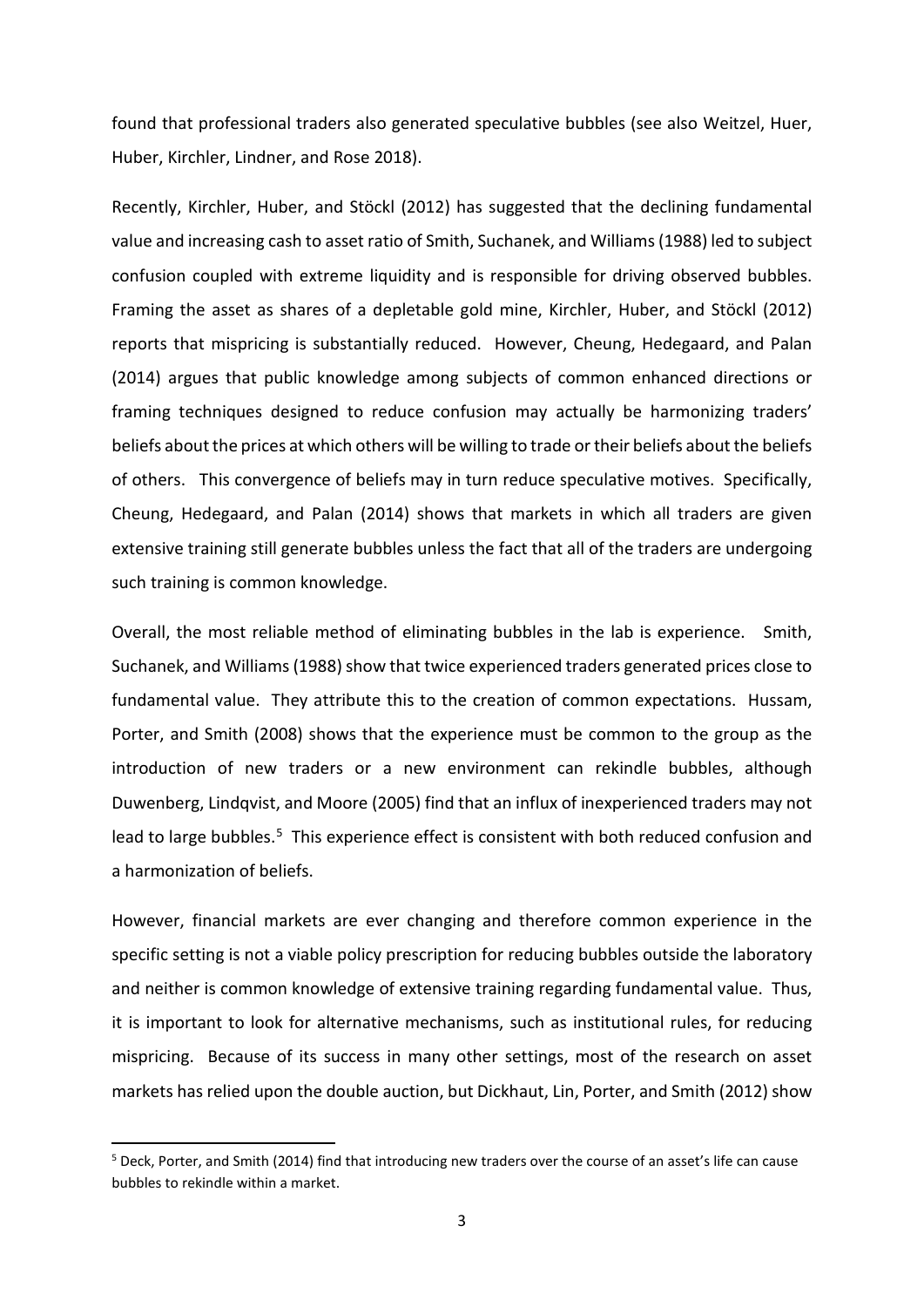that the mere ability to speculate reduces the efficiency of double auction markets. Therefore, we explore the ability of two alternative institutions to reduce asset mispricing. Other researchers have unsuccessfully pursued similar efforts. For example, Van Boening, Williams, and LaMaster (1993) showed the familiar bubble and burst pattern in a declining fundamental value environment occurred when trading is organized by call markets. More recently, Bachestanian, Lugovskyy, Puzzello, and Tucker (2014) compare double auction and call markets to those organized by a Tatonnement process. They report that bubbles persisted under the Tatonnement auction, although they were smaller than the bubbles observed under the other two institutions using standard measures.

One alternative institution, which we investigate in the lab, is the double Dutch auction introduced by McCabe, Rassenti, and Smith (1992). The double Dutch auction uses two Dutch clocks: one clock with a falling price for the buyers and one with a rising price for sellers. As the buyers clock falls and revealed demand increases, the sellers clock increases to identify sellers and thus increase revealed supply. In haircut and hamburger markets, McCabe, Rassenti, and Smith (1992) demonstrate that the double Dutch auction actually outperforms the double auction leading to their titular question "Is Double Dutch the Best?" Its prior success makes this an obvious institution to consider, but ultimately we find that the double Dutch is not best for financial assets when traders can speculate as it generates significant mispricing. This failure subsequently led us to test a third institution, the English Dutch auction. We find that the set of trading rules effectively eliminates mispricing and thus it may be best for asset markets, leading to our titular question. [6](#page-4-0) The English Dutch auction relies on a single clock that simultaneously serves as an English clock to buyers and a Dutch clock to sellers. As the clock price increases, quantity demanded is reduced while quantity supplied is increased.[7](#page-4-1)

The success of the English Dutch auction may be attributed to the institution providing incentives for buyers to under-reveal their demand. Price paths frequently observed in asset

<span id="page-4-0"></span><sup>&</sup>lt;sup>6</sup> Of course, there may be other institutions that are even more effective at reducing mispricing in asset markets. So the English Dutch auction may not be best in a global sense, but it is the best among the institutions that have been tested in the laboratory.

<span id="page-4-1"></span><sup>&</sup>lt;sup>7</sup> In addition to the double Dutch auction, McCabe, Rassenti, and Smith (1992) introduce the Dutch English auction, as well as a double English auction, but do not mention the English Dutch auction although its structure is obvious given their work.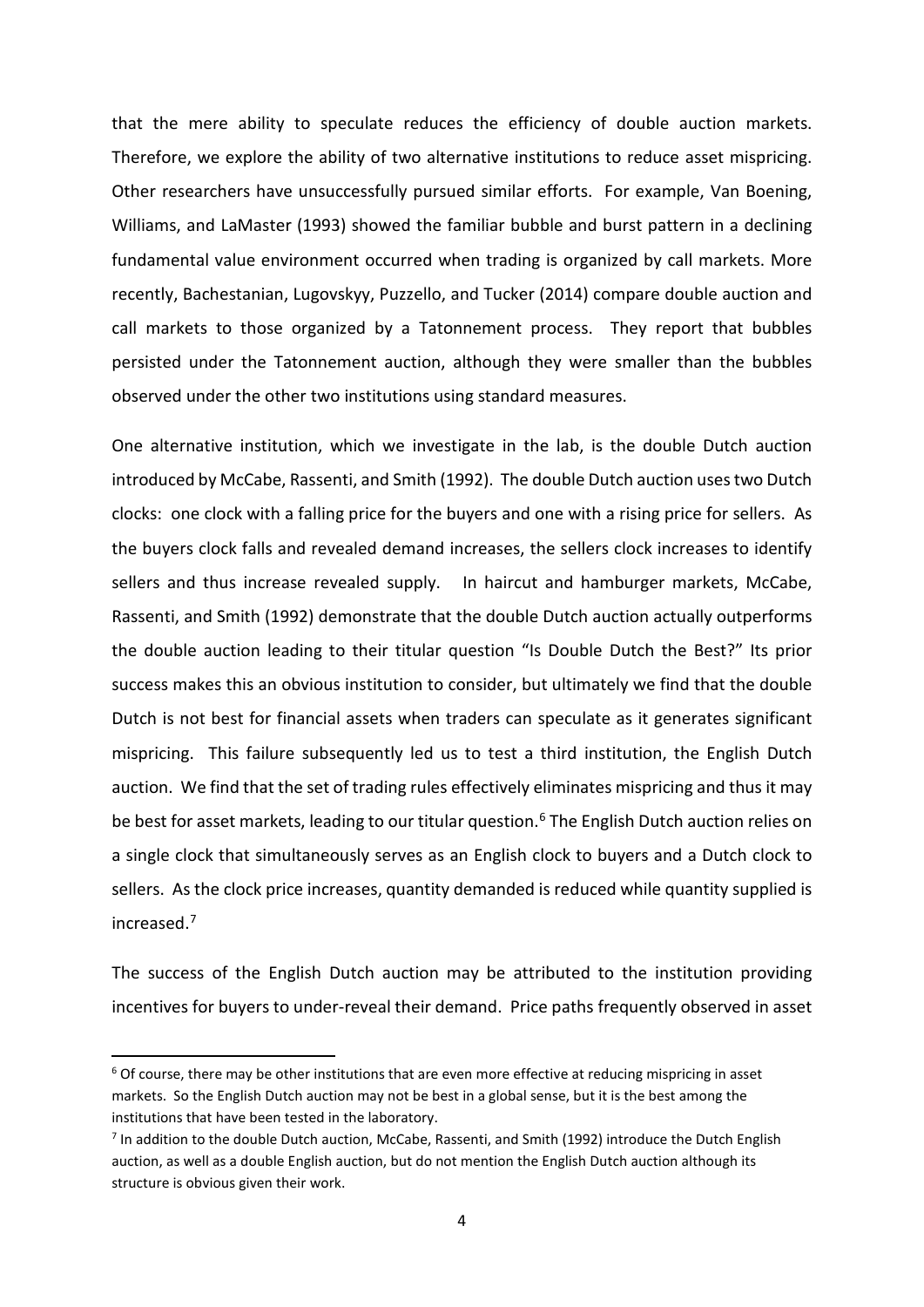markets are characterized by an initial rise in prices that climb well above the fundamental value and eventually crash towards the end of the market. Thus, institutional features that encourage under-revealing of demand may be critical in dampening bubbles. In the English Dutch auction, the buyer clock is always rising, and thus the longer the clock runs, the worse prices are for buyers. Therefore, buyers have an incentive to stop the clock, under-revealing their demand. Conversely, the Double Dutch auction provides just the opposite incentives given that the clocks move in favour of the buyers, i.e. clocks continually decrease in price, and thus provide incentives to over-reveal demand.

#### **III. The Experiment**

The experiment consisted of 15 sessions. Each session was comprised of either 8 or 9 subjects that were recruited from undergraduate courses at The University of Waikato via the ORSEE recruitment program (Greiner, 2015).<sup>[8](#page-5-0)</sup> Each subject participated in a single session and none had any experience with asset market experiments. The experiment was computerized and employed the Z-tree software package (Fischbacher, 2007). Transactions were denominated in an experimental currency called "francs" and converted to New Zealand dollars at the end of the experiment at a publicly known exchange rate.<sup>[9](#page-5-1)</sup> Each session lasted about 90 minutes and subjects earned approximately 40 NZD on average.

Subject traders were initially endowed with 10 units of an asset and a cash balance of 10,000 francs. The assets had a finite life of 15 periods during which traders could exchange cash and assets with each other. At the end of each period a dividend payment was randomly determined for the asset and this amount was added to the cash balance of the asset's owner. Dividends were drawn from a four-point distribution of 0, 8, 28, and 60 francs, each with equal probability. Thus, the expected value of the dividend payment in any period was 24 francs. The value of the dividend in a given period did not depend on the identity of the asset's owner. Further, in each period the dividend was the same for every asset in the market. After the final dividend payment at the end of period 15 the asset was worthless. Therefore, the

<span id="page-5-0"></span><sup>&</sup>lt;sup>8</sup> All the sessions of Double Dutch and English Dutch treatments consisted of 9 subjects. The baseline double auction treatment consisted of 8 subjects in each session as the double auction sessions were originally designed to be part of a different study.

<span id="page-5-1"></span><sup>9</sup> The exchange rate ranged from 360 to 550 francs to 1 NZD depending upon the treatment due to expected differences in timeframes to complete sessions.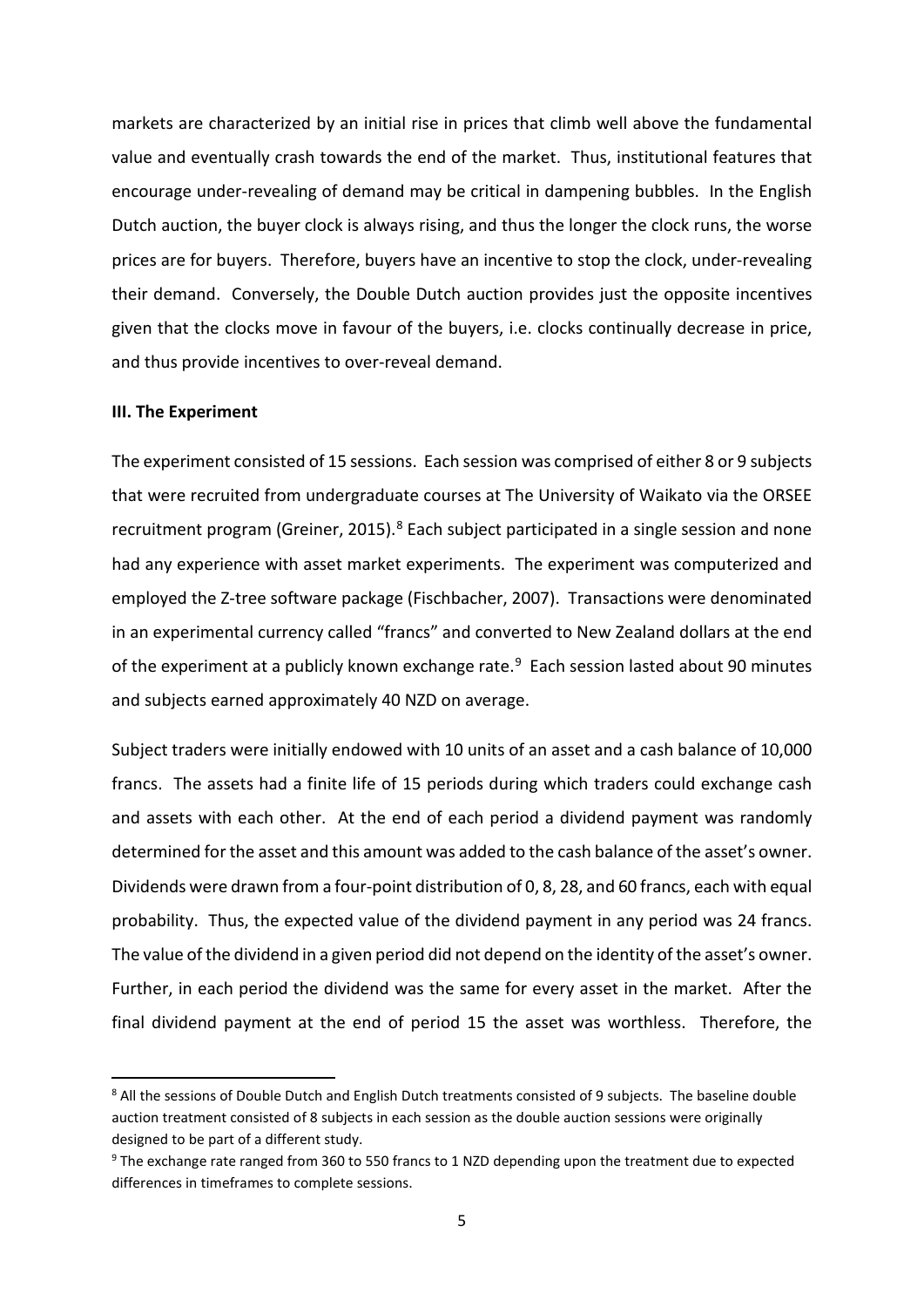fundamental value of the asset at any point in the experiment equalled the expected value of 24 francs times the number of periods (or dividend payments) remaining in the market. This structure was common information among the traders. <sup>10</sup>

The experiment consisted of three between–subjects treatments with the trading institution as the treatment variable: *Double Auction* (*DA*)*, Double Dutch* (*DD*) and *English Dutch* (*ED*). In all treatments, subjects were allowed to buy and sell units of the asset as long as they had sufficient cash inventory to cover the purchase or sufficient asset inventory to make the sale. No short selling or borrowing was allowed. The inventories of cash and assets carried over from period to period such that for each subject, the cash balance and inventory of assets at the beginning of period *t*+1 were the same as those at the end of period *t*. [11](#page-6-1)

In the DA treatment, the computerized continuous double auction trading rules were employed (see Smith 1962 and Plott and Gray 1990 for a description). Under the continuous double auction rules, each period of the market was opened for fixed period of 3 minutes. At any time within a period, subjects could submit a bid or an offer to the market. A bid (offer) specified a price at which a subject is willing to buy (sell) a unit of the asset. All bids and offers were displayed to all subjects on their computer screens. Any subject with sufficient funds (assets) could have accepted an outstanding offer to sell (bid to buy) at any time. Upon the acceptance of a bid or an offer, a transaction would have been completed and the asset and cash would be transferred between the transacting parties. Thus, in the parlance of stock market trading bids and offers represent limit orders whereas acceptances represent market orders.

In the DD treatment, we replicated the double Dutch trading institution introduced by McCabe et al. (1992). This institution uses two Dutch clocks, i.e., a descending price Buyers' Clock and an ascending price Sellers' Clock. The clocks present tentative prices at which one could buy or sell, respectively. At the beginning of a period, the Sellers' clock always starts at 0 francs. The Buyers' Clock starts at 900 francs in the first period as this is the maximum possible total dividend payment for an asset (900 francs = 15 periods × 60 francs / period). In

<span id="page-6-0"></span><sup>&</sup>lt;sup>10</sup> This is the same dividend distribution used in numerous asset market studies, e.g., Smith et al. (1988), King et al. (1993), Porter and Smith (1995), Lei et al. (2001), Haruvy and Noussair (2006), Noussair and Tucker (2006), and Hussam et al. (2008).

<span id="page-6-1"></span><sup>11</sup> Any dividends received at the end of period *t* were added to the cash balances to be carried over to period *t*+1. Thus, the environment had an increasing cash to asset ratio providing a tough test of an institution.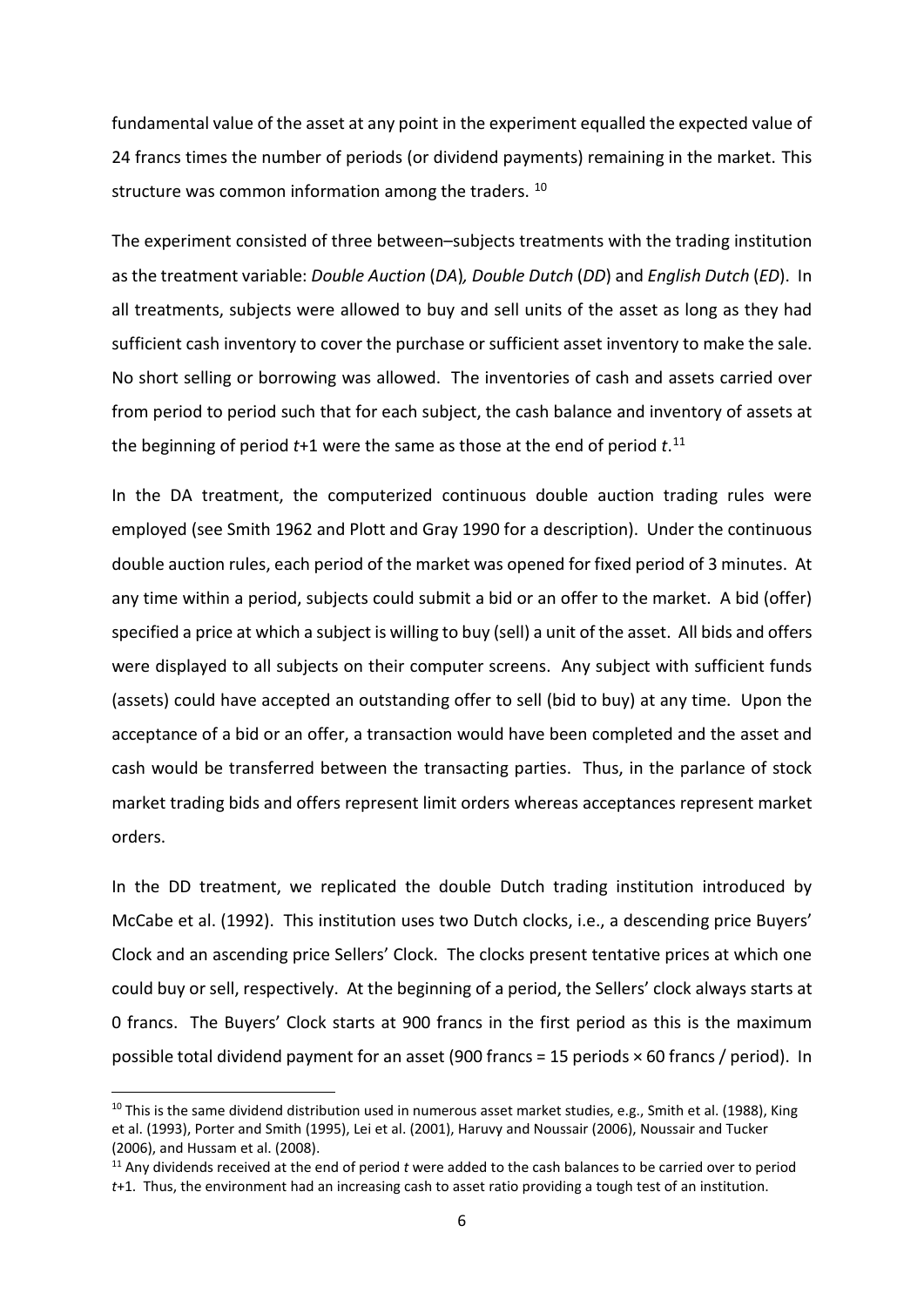every subsequent period, the Buyers' Clock starts at twice the market clearing price of the previous period.<sup>[12](#page-7-0)</sup> Within a period, the clocks operate in an alternating fashion so that only one clock is active at any time. Traders indicate a willingness to trade at the clock price on the currently operating clock by stopping it. This action locks the trader into a transaction at a price that is at least as favourable as the clock price when the trader stopped the clock. A uniform market clearing price is determined when the two clocks cross. All transactions in the market occur at this crossing price.

Each period starts with the activation of one of the clocks. The clock that is activated first in a period alternates from period to period. An activated clock always starts with a 3 second countdown to allow subjects to "stop" the clock and thus indicate a willingness to make multiple trades at a given price. If no subject stops the active clock within the 3 second countdown, the clock ticks until either a trader stops it (thus indicating a willingness to trade at that price) or the two clocks have the same price (in which case the market clearing price is determined and the market closes). As long as the two clock prices do not match, after a clock is stopped, one of the clocks is activated. More specifically, if there is excess demand in the market, then the Sellers' Clock is activated to find a seller who can meet that demand. If there is excess supply in the market, then the Buyers' Clock is activated.<sup>13</sup> If there is no excess supply or demand in the market after a trader stops an active clock, then the previously active clock starts once again. This procedure ensures that there is not a consistent upwards or downwards pressure on the market prices. In order to ensure multiple units of the asset may enter the market at a single same price, the clocks are always restarted at the price at which they were previously stopped.

An example may be useful. Suppose that in the first period the Buyer' Clock starts at 900 and when the Buyers' Clock falls to a price of 600 a trader stops it indicating that buyer is willing to buy a unit of the asset at 600. Because there is now excess demand, the Sellers' Clock

<span id="page-7-0"></span> $12$  The starting prices may well be important parameters for these markets. To the degree that our choices may bias behavior one would expect to observe prices holding constant from period to period since the closing price in the previous period is the average of the starting prices in the next period. Because of the leeway in parameter selection, the double Dutch and the English Dutch auctions are really classes of institutions. The same is true of the double auction as the market designer has several options including the openness of the bid book or the requirement of an improvement rule.

<span id="page-7-1"></span> $13$  Since the subjects are limited to single unit contracts, the maximum excess supply/demand in the market at any time is a single unit.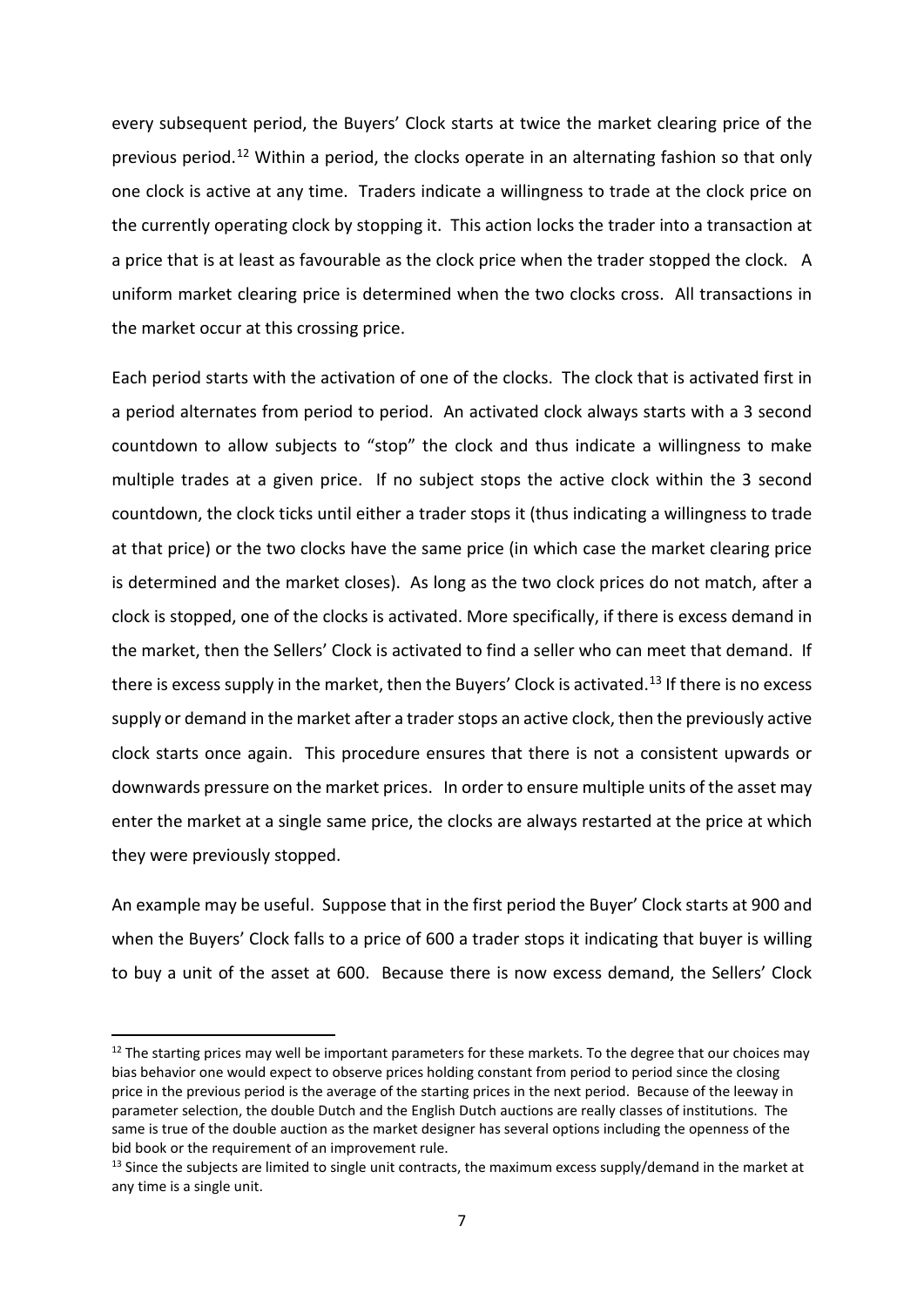becomes active and starts ticking up. Suppose a trader stops this clock at 300, indicating the trader is willing to sell a unit of the asset at a price of 300. At this point the number of assets being bought and sold are equal, so the Sellers' Clock continues to be active. During the 3 second countdown a trader stops the clock indicating a willingness to sell a unit at 300. Now there is excess supply so the Buyers' Clock becomes active. Suppose the price of the Buyers' Clock falls from 600 down to 400 where a trader stops it. The number of buyers and sellers is balanced so the Buyers' Clock is activated. Suppose it falls until it reaches 300, the price of the inactive Sellers' Clock. In this case, the market closes. The market clearing price is 300 and two units are exchanged among the traders who stopped the clocks.

The active clock always ticks in 1 franc increments, but the speed at which the clocks ticks is determined by the disparity between the current prices on the two clocks. If the difference in prices is greater than 200 francs, then the clock tick rate is 1 franc per  $1/10^{th}$  second. If the prices differ by less than 200 francs but more than 30 francs, then the clock tick rate is 1 franc per 1/5<sup>th</sup> second. If the two prices are less than 30 francs apart, then the tick rate is 1 franc per second.

In the English Dutch treatment, the institution consists of a single clock that simultaneously acts as English clock for buyers and a Dutch clock for sellers. The starting price in each period is zero. Prior to the start of the clock, traders are asked to specify the number of assets they would like to buy at a price of zero.<sup>[14](#page-8-0)</sup> As a result, the excess demand at a price of 0 is determined. The clock, which represents a tentative price is then activated and begins to increase. At any point a trader can reduce the number of assets she wishes to purchase. Thus, the clock is an English auction for buyers who reduce their demand as prices increase. Once a trader has reduced her demand to zero, as the price continues to increase the trader can indicate a willingness to sell assets she owns at a price equal to or greater than the current clock price. For sellers, the clock functions like a Dutch auction as prices become more

<span id="page-8-0"></span><sup>&</sup>lt;sup>14</sup> As explained in the instructions, each subject was endowed with 10 units of the asset, and thus the total number of assets available in the market was 10 times the number of traders. The maximum number of assets a subject is allowed to buy at the initial price of zero is constrained to available outstanding number of assets in the market, i.e. total number of assets in the market minus number of assets currently in the subject's inventory. If a trader does not want to purchase any units in the following period, they can enter a zero quantity.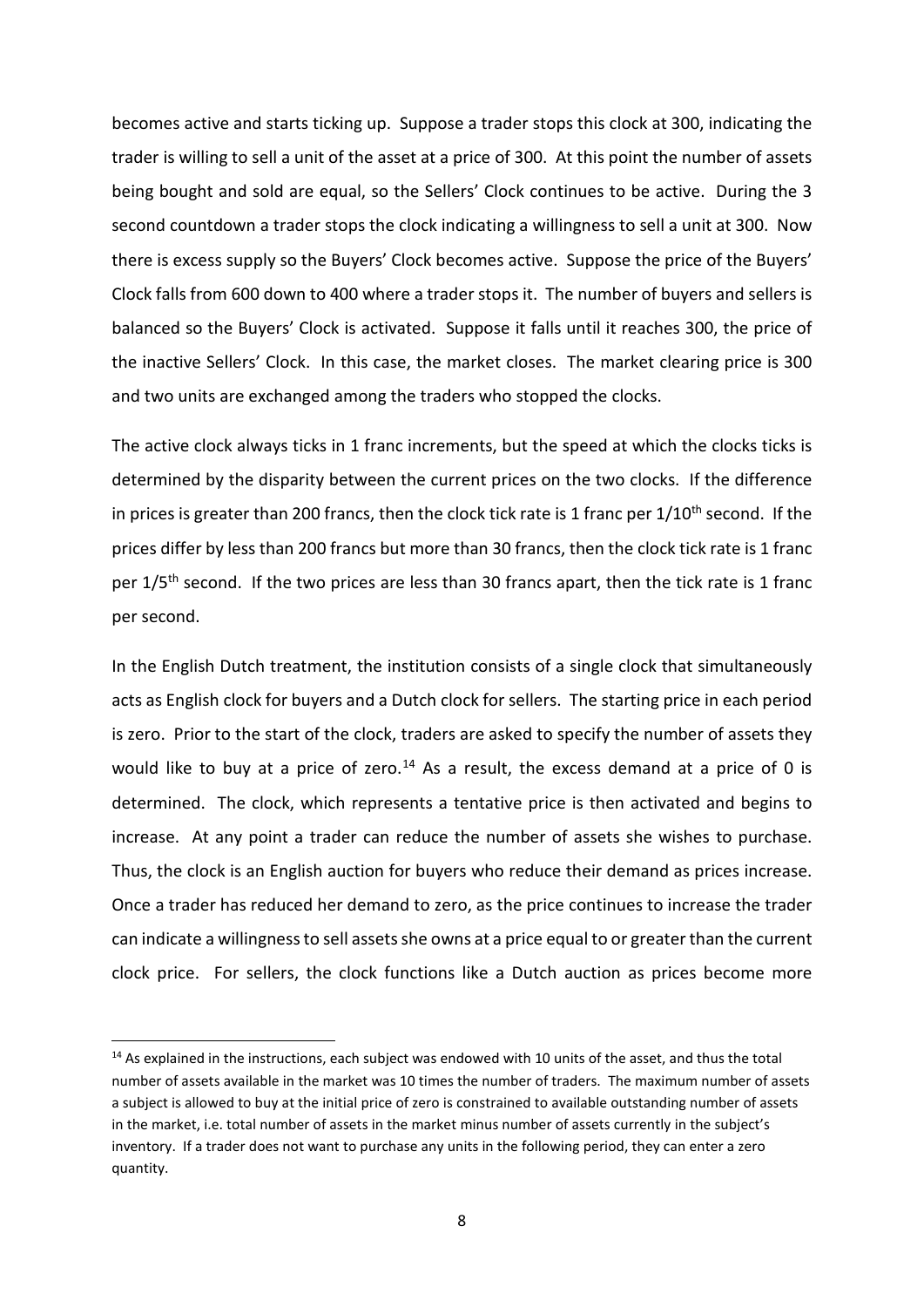attractive. As traders begin reducing their quantity demanded and increasing their quantity supplied, the excess demand in the market is reduced. Once the excess demand equals zero, the clock stops, the market is closed and all positions are cleared at the final clock price. Thus, the English Dutch auction works by trying to eliminate excess demand.

Pragmatically, traders who have excess demand have a series of buttons on their screen that allow them to decrease their demand by one unit, five units, or all demanded units. The software also forces a trader to reduce demand based on the trader's budget constraint (i.e. the trader must hold enough cash to purchase the number of units she is demanding at the current price). Once a trader's demand reaches zero, the buttons on the screen are replaced by buttons allowing them to increase their supply by one unit, five units, or all (owned) units. The multiple unit changes mean that there may be instances where the market overshoots causing excess supply, in which case the market closes at that price and the surplus units are not traded (the additional units sold only apply to the last trader). The increment of the English Dutch clock is similar to that for the double Dutch in that the speed slows as the market closing nears.

The timing of events in each session proceeded as follows: (1) Subjects entered the computer lab and chose a computer terminal to use for the session. (2) Instructions for the asset market were distributed and subjects were allowed 15 minutes to read the instructions on their own (see appendix). (3) The experimenter provided a summary of the main features of the market and interface by reviewing a market screenshot that was projected at the front of the lab. (4) Subjects completed a short quiz on the dividend process (see appendix) with the experimenter reviewing the quiz answers and addressing any questions privately with each subject. (5) The trading market was conducted. (6) Upon completion of the market, subjects were privately paid their cash earnings for the session and dismissed from the experiment.<sup>[15](#page-9-0)</sup>

<span id="page-9-0"></span><sup>&</sup>lt;sup>15</sup> As part of a separate project, participants in this study and other studies being conducted at the same lab were incentivised to answer the three standard cognitive reflection task (CRT) questions of Frederick (2005) after the experiment. We do not analyse the data here in part because we believe that this procedure and the correct answers became known among the subject pool participants over time. As mentioned previously, the English Dutch auction was implemented after the initial Double Dutch and Double Auction were completed. The average CRT score increased from 1.38 out of 3 for the first two treatments to 2.24 out of 3 for the last one. The former number is in line with those reported in other studies conducted at similar institutions and consistent historically with data collected in the same lab, whereas the latter greatly exceeds the extreme scores reported elsewhere such as the student sample from MIT which scored 2.18 out of 3 as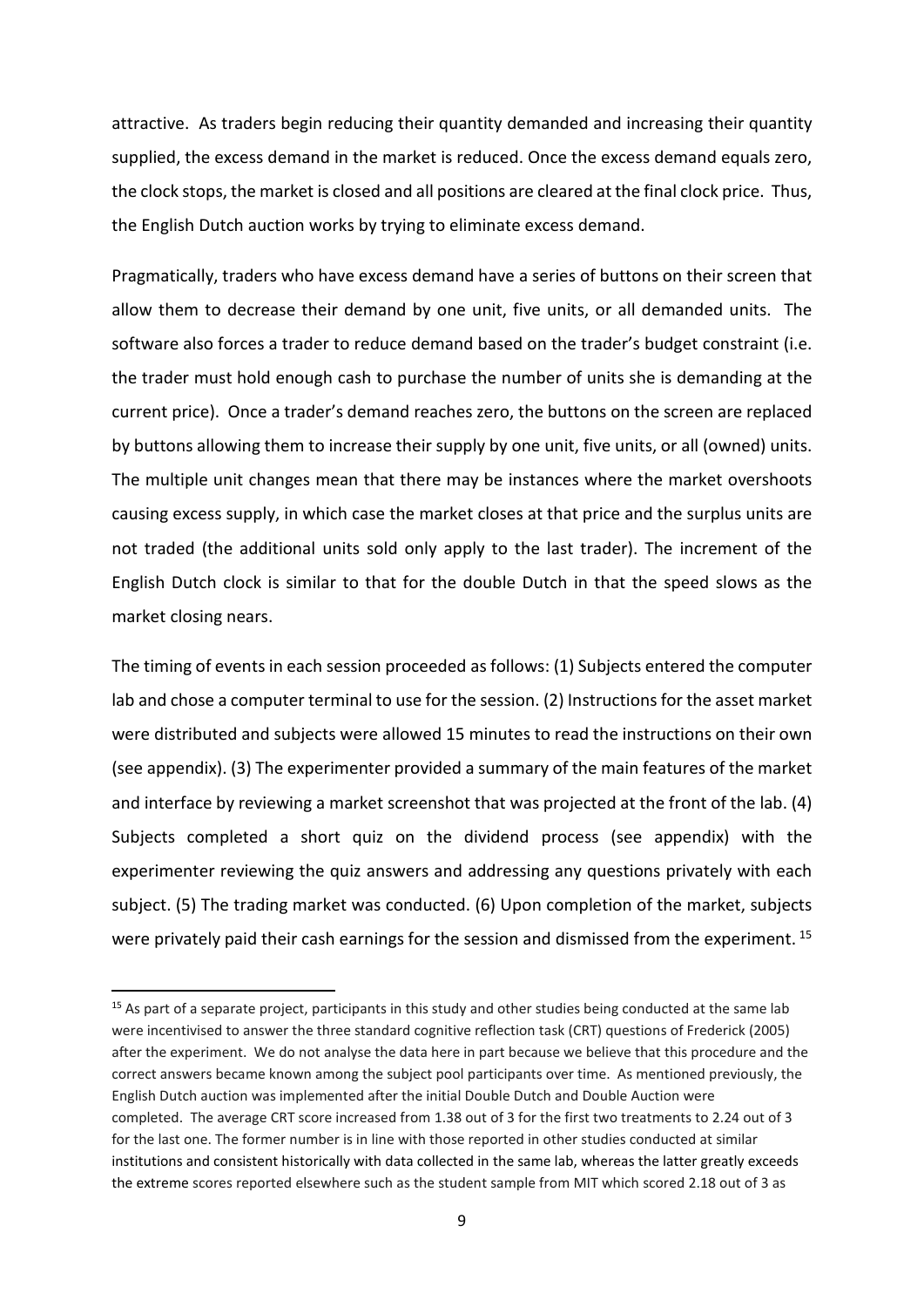#### **IV. Results**

**.** 

The time series of average period prices by treatment and fundamental value are plotted in Figure 1. In the DA treatment, the average transaction prices exhibit a traditional price bubble pattern of initial prices relatively close to fundamental value, followed by a decoupling of prices from fundamental value as the bubble forms, and eventuating in prices crashing down to fundamental value in the last two periods. This figure is comparable to figures shown in many of the previously cited papers.



**Figure 1: Time Series of Market Prices** 

reported by Frederick (2005). However, even if the CRT scores are accurate we do not believe this drives the treatment effects we report in the next section. The justification for this belief is that the correlation between CRT and either measure of bubble size that we report is small and insignificant within each treatment. That is, we have no evidence that higher average CRT scores lead to better performance within a treatment, something that should be true if performance is driven CRT. Further, for the one English Dutch session that had a more typical average CRT score (1.55 out of 3), its bubble measures are lower than the bubble measures for the (5 of 10) sessions in other treatments which had average the same or higher CRT scores. Again, this suggests market performance is not driven by the cognitive reflection of the subjects.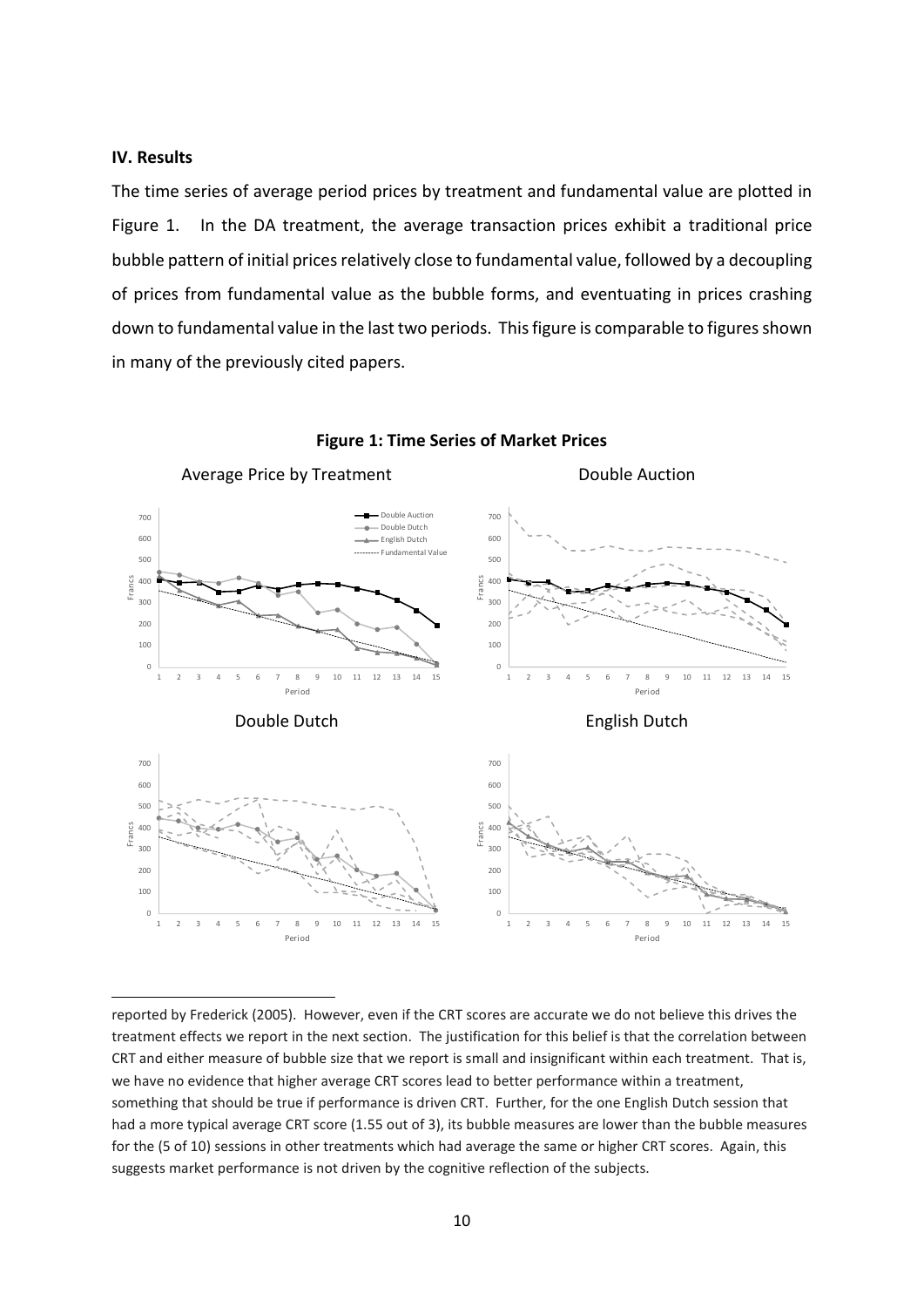The DD treatment initially leads to higher prices than the DA treatment, with average prices above those of the DA for the first 6 periods. However, in the middle and latter portion of the trading horizon the DD has lower average prices. Casual inspection of Figure 1 suggests that while the DA leads to an inflating and then bursting bubble, the DD has a steady level of overpricing followed by a sudden collapse at the end of the trading horizon. By contrast, the ED treatment yields price that closely tracks fundamental value over the entire trading horizon.

To more precisely analyze differences in bubble formation between treatments, we calculate and compare the two common standardized bubble measures used in the literature (see Stöckl et al. 2010). Relative Deviation (RD) is defined as  $\frac{1}{T}\sum_{t=1}^{T}(\bar{P}_{t}-FV_{t})/|\overline{FV}|$  where *T* denotes the total number of periods in the market,  $P_t$  is the average transaction price in period *t*,  $FV_t$  is the fundamental value in period *t*, and  $\overline{FV}$  is the average fundamental value over the trading horizon.<sup>[16](#page-11-0)</sup> Relative Absolute Deviation (RAD) is defined as  $\frac{1}{T}\sum_{t=1}^{T} |(\bar{P}_t |F_V\rangle|/|\overline{F}V|$ . RD indicates the direction of departure from fundamental value, i.e. whether prices are above or below fundamental value on average. RAD is similar to RD except that the numerator takes the absolute value of the differences between prices and fundamental value. Thus, RD is a measure of overpricing while RAD is a measure of mispricing. The denominators for both calculations provide a normalization to facilitate comparisons with other asset market environments (i.e. different dividend structures and trading horizons).

The top portion of Table 1 shows the average value of the two bubble measures for each treatment. To determine whether these differences are significantly different, we conduct Mann-Whitney Rank Sum tests with an individual session as the unit of observation. The bottom part of Table 1 reports the z-scores and corresponding p-values in brackets for each pairwise test. The table confirms that, on average, ED has relatively small deviations from fundamental value and both lower overpricing and less mispricing than either DA and DD. From the table, nominally DA has the greatest mispricing and overpricing, but there is no statistically significant difference in bubble measures between DA and DD in our sample.

<span id="page-11-0"></span><sup>&</sup>lt;sup>16</sup> DD and ED are uniform price auctions and thus the market-clearing price is necessarily the average transaction price.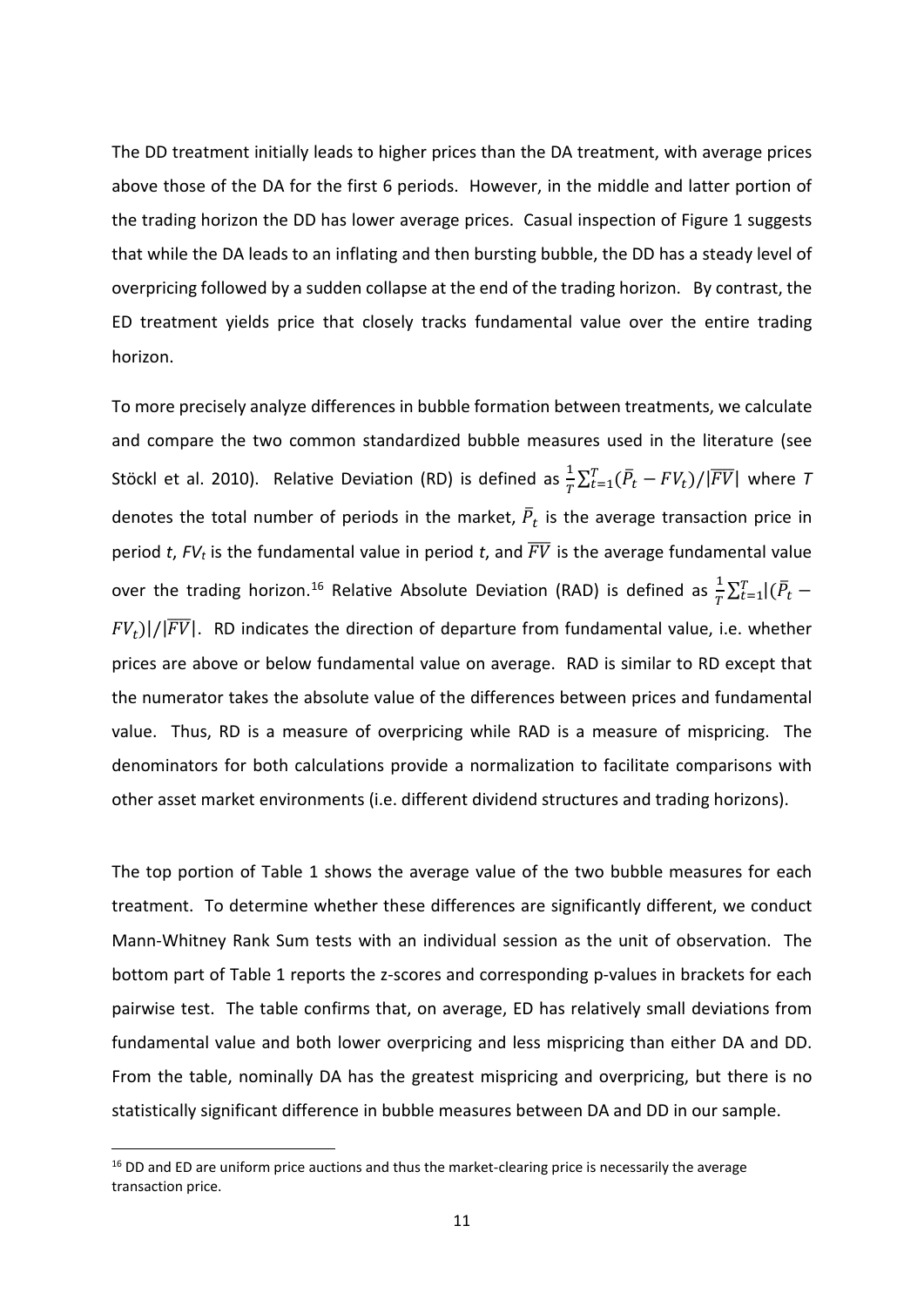| <b>Average Bubble Measures</b> | <b>RD</b>   | <b>RAD</b>  |
|--------------------------------|-------------|-------------|
| DA                             | 0.858       | 0.925       |
| DD.                            | 0.526       | 0.595       |
| ED                             | 0.056       | 0.198       |
|                                |             |             |
| <b>Treatment Comparison</b>    |             |             |
| DA v DD                        | $-0.94$     | $-1.358$    |
|                                | [0.347]     | [0.175]     |
| DA v ED                        | $-2.611***$ | $-2.611***$ |
|                                | [0.009]     | [0.009]     |
| DD v ED                        | $-1.776*$   | $-1.776*$   |
|                                | [0.076]     | [0.076]     |

#### **Table 1: Comparison of Bubble Measures across Treatments**

Treatment comparisons are z-scores of Mann-Whitney Rank Sum tests [p-values are given in brackets]. \* and \*\*\* denote the 10% and 1% significance levels, respectively. The similarity in RAD and RD test statistics for comparing ED to the other institutions is due to the substantial upward bias in prices in the other institutions.

#### **V. Discussion**

Starting with Smith, Suchanek, and Williams (1988), the spontaneous presence of bubbles in asset markets with common information regarding fundamental value has been a puzzling and enduring behavioral pattern. Several studies have investigated various means of reducing or eliminating this mispricing, such as the margin trading, short selling, price collars, and the use of highly sophisticated traders, but to date the creation of common expectations either through repetition or training procedures has been the only reliable means to do so. However, these successful techniques are unlikely to be practical outside of the laboratory.

In this paper, we demonstrate that an alternative trading institution, the double Dutch auction, that has previously been shown to outperform the standard double auction in commodity markets does not reduce mispricing in asset markets. However, we do find evidence that a previously unexplored institution, the English Dutch auction, does lead to prices that closely track fundamental value in asset markets. This pattern holds despite our use of a declining fundamental value environment with an increasing cash to asset ratio, two factors that have been shown to contribute to bubble formation in previous studies. It also holds despite the absence of other features of naturally occurring markets generally believed to dampen bubbles such as short selling. That this institutional success even holds

12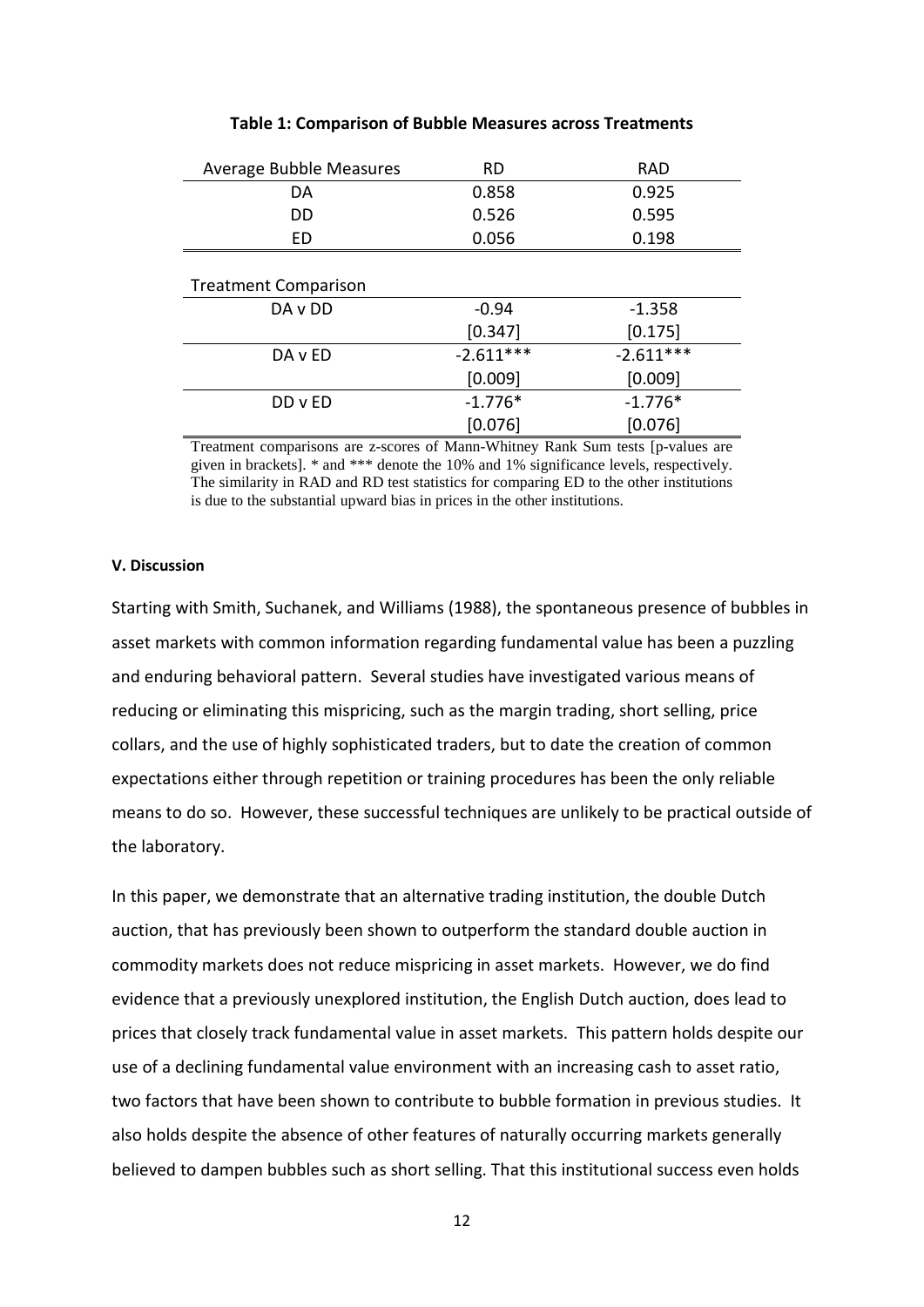with naïve traders who lack experience or the benefit of replication is particularly impressive as that has been the most robust mechanism for eliminating mispricing in previous laboratory experiments. In sum, we believe our experimental results suggest an important avenue for future work research in asset pricing and offer a promising market design alternative for taming bubbles.

#### **VI. References**

Baghestanian, S., V. Lugovskyy, D. Puzzello, and S. Tucker, (2014) Trading Institution in Experimental Asset Markets: Theory and Evidence. Working Paper, Indiana University.

Cheung, S., M. Hedegaard, and S. Palan, (2014) To see is to believe: Common expectations in experimental asset markets. *European Economic Review* 66, pp. 84-96.

Dickhaut, J., S. Lin, D. Porter, V. Smith, (2012) Commodity durability, trader specialization, and market performance. *Proceedings of the National Academy of Science* 109(5):1425– 1430.

Dufwenberg, M., T. Lindqvist, and E. Moore, (2005) Bubbles and experience: An experiment. *American Economic Review* 95(5):1731–1737.

Deck, C., D. Porter, and V. Smith, (2014) Double bubbles in assets markets with multiple generations. *Journal of Behavioral Finance* 15(2), pp. 79-88.

Fischbacher, U., (2007) z-tree: Zurich toolbox for ready-made economic experiments. *Experimental Economics* 10(2), pp. 171-178.

Frederick, S., (2005) Cognitive reflection and decision-making. *Journal of Economic Perspectives* 19(4), pp. 25–42.

Greiner, B. (2015). Subject pool recruitment procedures: organizing experiments with ORSEE. *Journal of the Economic Science Association, 1*(1), 114-125.

Haruvy, E. and C. Noussair (2006) The effect of short selling on bubbles and crashes in experimental spot asset markets. *Journal of Finance* 61 (3), pp. 1119-1157.

Hussam, R., D. Porter, and V. Smith, (2008) Thar she blows: Can bubbles be rekindled with experienced subjects? *American Economic Review* 98(3), pp. 924-37.

King, R., V. Smith, A. Williams, and M. Van Boening, (1993) The robustness of bubbles and crashes in experimental stock markets. In Richard H. Day & Ping Chen, eds., *Nonlinear Dynamics and Evolutionary Economics*. Oxford University Press.

Kirchler, M., J. Huber, and T. Stöckl, (2012) Thar she bursts: reducing confusion reduces bubbles? *American Economic Review* 102 (2), pp. 865-883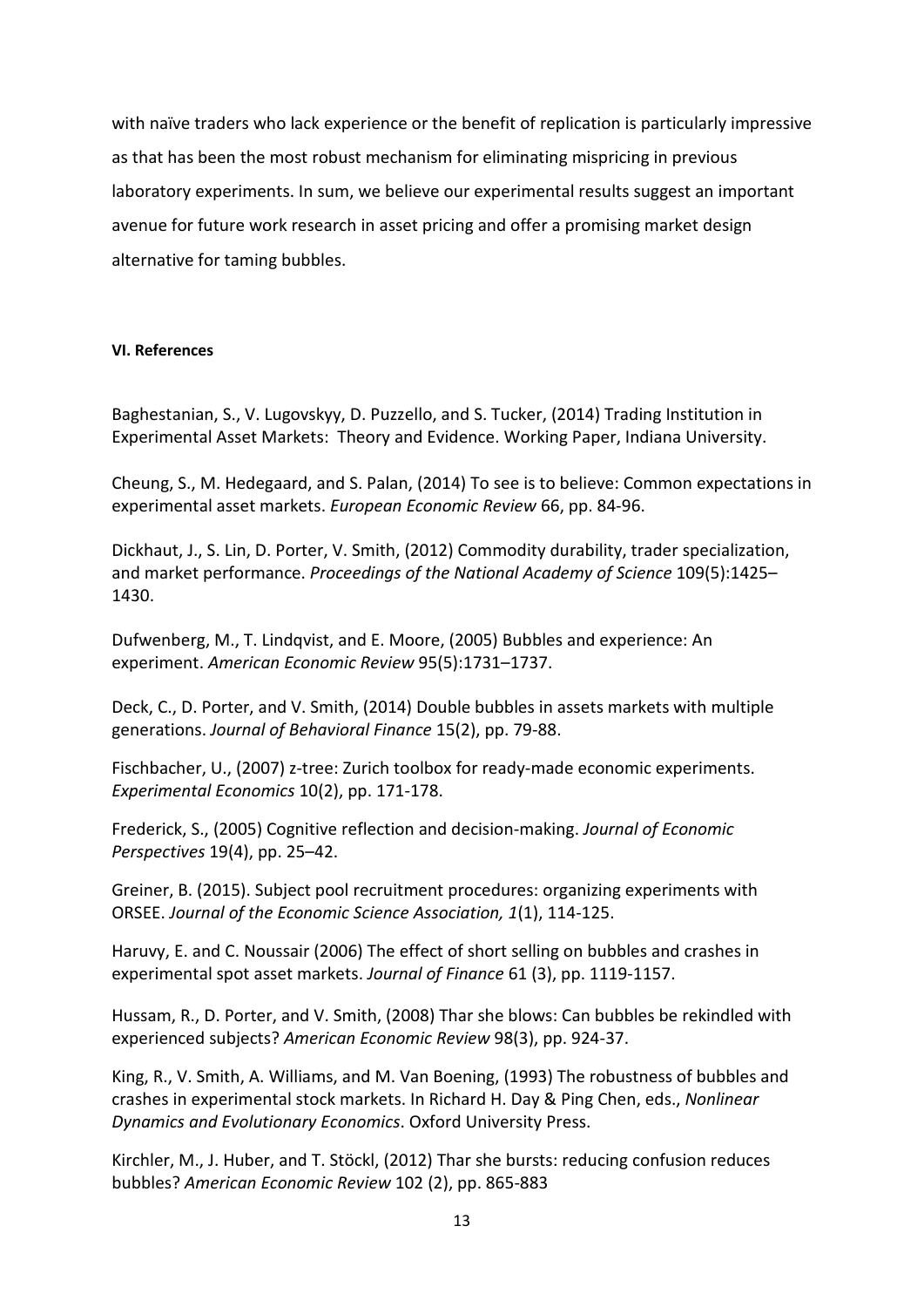Lei, V., C. Noussair, and C. Plott, (2001) Nonspeculative bubbles in experimental asset markets: Lack of common knowledge of rationality vs. actual irrationality. *Econometrica* 69(4), pp. 831-59.

McCabe, K., S. Rassenti, and V. Smith, (1992) Designing call auction institutions: Is double Dutch the best? *The Economic Journal* 102, pp. 9-23.

Noussair, C., and S. Tucker, (2006) Futures markets and bubble formation in experimental asset markets? *Pacific Economic Review* 11 (2), pp. 167-184.

Noussair, C., and S. Tucker, (2013) "Experimental Research on Asset Pricing", *Journal of Economic Surveys* 27(3), pages 554 - 569.

Noussair, C., S. Tucker, and Y. XU, (2016) Futures markets, cognitive ability, and mispricing in experimental asset markets, *Journal of Economic Behavior and Organization* 130, pp. 166- 179.

Palan, S. *(*2013*)* A review of bubbles and crashes in experimental asset markets. *Journal of Economic Surveys* 27*(*3*):* 570*–*588*.*

Plott, C. and P. Gray (1990) The multiple unit double auction*. Journal of Economic Behavior and Organization* 13 (2), pp. 245-258.

Porter, D., and V. Smith, (1995) Futures contracting and dividend uncertainty in experimental asset markets*. Journal of Business* 68(4), pp. 509-41.

Smith, V., (1962) An experimental study of competitive market behavior. *Journal of Political Economy* 70:111–137.

Smith, V., G. Suchanek, and A. Williams, (1988) Bubbles, crashes and endogenous expectations in experimental spot asset markets. *Econometrica* 56(5):1119–1151.

Stöckl, T., J. Huber, and M. Kirchler, (2010) Bubble measures in experimental asset markets? *Experimental Economics* 13 (3), pp. 284-298.

Van Boening, M., A. Williams, and S. LaMaster, (1993) Price bubbles and crashes in experimental call markets. *Economic Letters* 41(2):179–185.

Weitzel, U., C. Huber, J. Huber, M. Kirchler, F. Lindner, J. Rose, (2018) Bubbles and financial professionals. working paper, University of Innsbruck.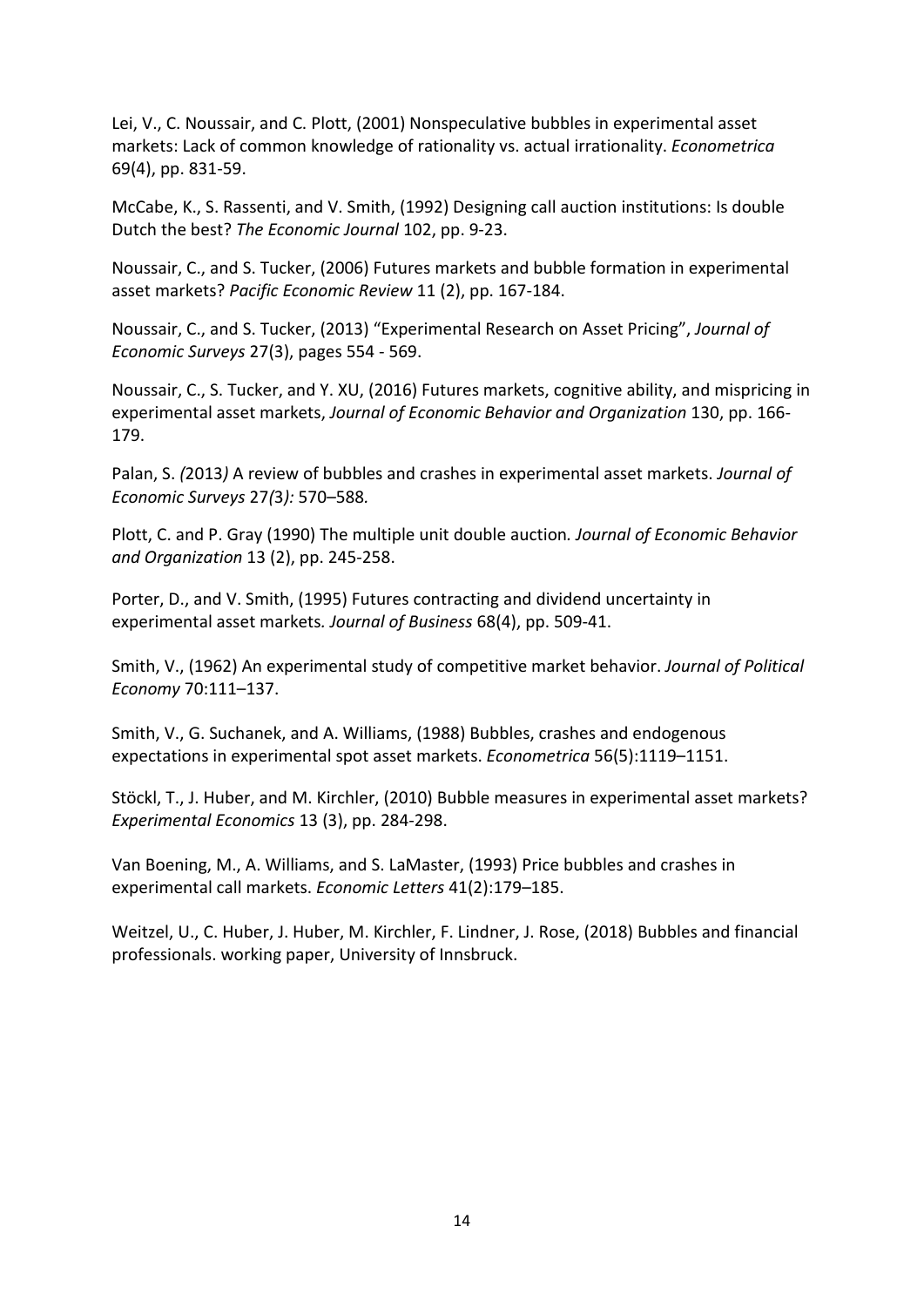### **APPENDIX**

### **General Instructions (Double Auction)**

This experiment will consist of *fifteen* trading periods in which you will have the opportunity to buy and sell in a market. The currency used in the market is francs. All trading and earnings will be in terms of francs.

 $f$ rancs = 1 NZ dollar

Your francs will be converted to dollars at this rate, and you will be paid in dollars when you leave the lab today. The more francs you earn, the more dollars you earn.

In each period, you may buy and sell units of a good called X in a market. X can be considered an asset with a life of 15 periods, and your inventory of X carries over from one trading period to the next. Each unit of X in your inventory at the end of *each* trading period pays a dividend to you. The dividend paid on each unit is the same for every participant.

You will not know the exact value of the dividend per unit until the end of each trading period. The dividend is determined by chance at the end of each period by a random number generator. The dividend in each period has an equally likely chance of being 0, 8, 28, or 60. The information is provided in the table below.

| Dividend   |     |     |     | 60  |
|------------|-----|-----|-----|-----|
| Likelihood | 25% | 25% | 25% | 25% |

The average dividend per period for each unit of X is 24 francs.

The dividend draws in each period are independent. That means that the likelihood of a particular dividend in a period is not affected by the dividend in previous periods.

# **2. Your Earnings**

At the beginning of the experiment, you will be given […] francs in your Cash inventory. Your earnings for the entire experiment are equal to your Cash inventory at the end of period 15.

All dividends you receive are added to your Cash inventory.

All money spent on purchases is subtracted from your Cash inventory.

All money received from sales is added to your Cash inventory.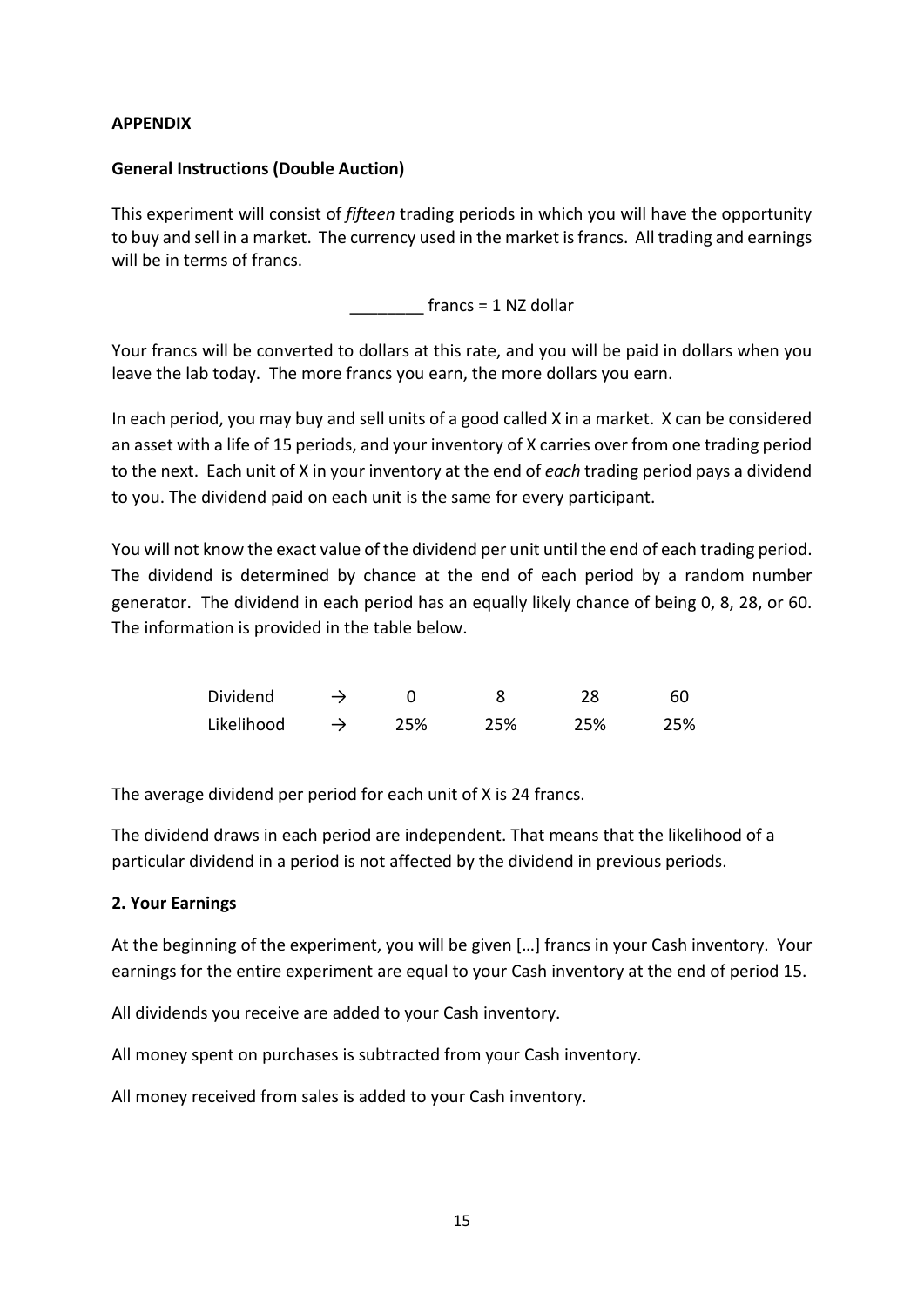**Example of earnings from dividends**: if you have 6 units of X at the end of period 3 and the dividend draw is 8 francs (which has a 25% chance of occurring), then your dividend earnings for period 3 are equal to 6 units x 8 francs = 48 francs.

# **3. Average Value Holding Table**

You can use your **AVERAGE HOLDING VALUE TABLE** (attached at the end of this document) to help you make decisions. It calculates the average amount of dividends you will receive if you keep a unit of X until the end of the experiment. It also describes how to calculate how much in future dividends you give up on average when you sell a share at any time. The following describes each of the columns in the table.

1. *Ending Period*: period 15 is the last trading period within the experiment, and thus the last period for which to receive a dividend payment. After the final dividend payment in period 15, each unit of X is worthless.

2. *Current Period*: the period during which the average holding value is being calculated. For example, in period 1, the numbers in the row corresponding to "Current Period 1" are in effect.

3. *Number of Remaining Dividend Payments*: the number of times that a dividend can be received from the current period until the final period (period 15). That is, it indicates the number of random asset payment draws remaining in the lifetime of the asset. It is calculated by taking the total number of periods, 15, subtracting the current period number, and adding 1, because the dividend is also paid in the current period.

4. *Average Dividend Value per Period*: the average amount of each dividend. As we indicated earlier, the average dividend in each period is 24 francs per unit of X.

5. *Average Holding Value per Unit of Inventory*: the average value of holding a unit of X for the remainder of the experiment. That is, for each unit of X you hold in your inventory for the remainder of the experiment, you receive on average the amount listed in column 5. The number in Average Holding Value is calculated by multiplying the Number of Remaining Dividend Payments with the Average Dividend Payment per Period.

Please have a look at the table now and make sure you understand it. The following example may help in your understanding.

Suppose for example that there are 7 periods remaining. Since the dividend paid on a unit of X has a 25% chance of being 0, a 25% chance of being 8, a 25% chance of being 28, and a 25% chance of being 60 in any period, the dividend is on average 24 per period for each unit of X. If you hold a unit of X for 7 periods, the total dividend paid on the unit over the 7 periods is on average 7\*24 = 168.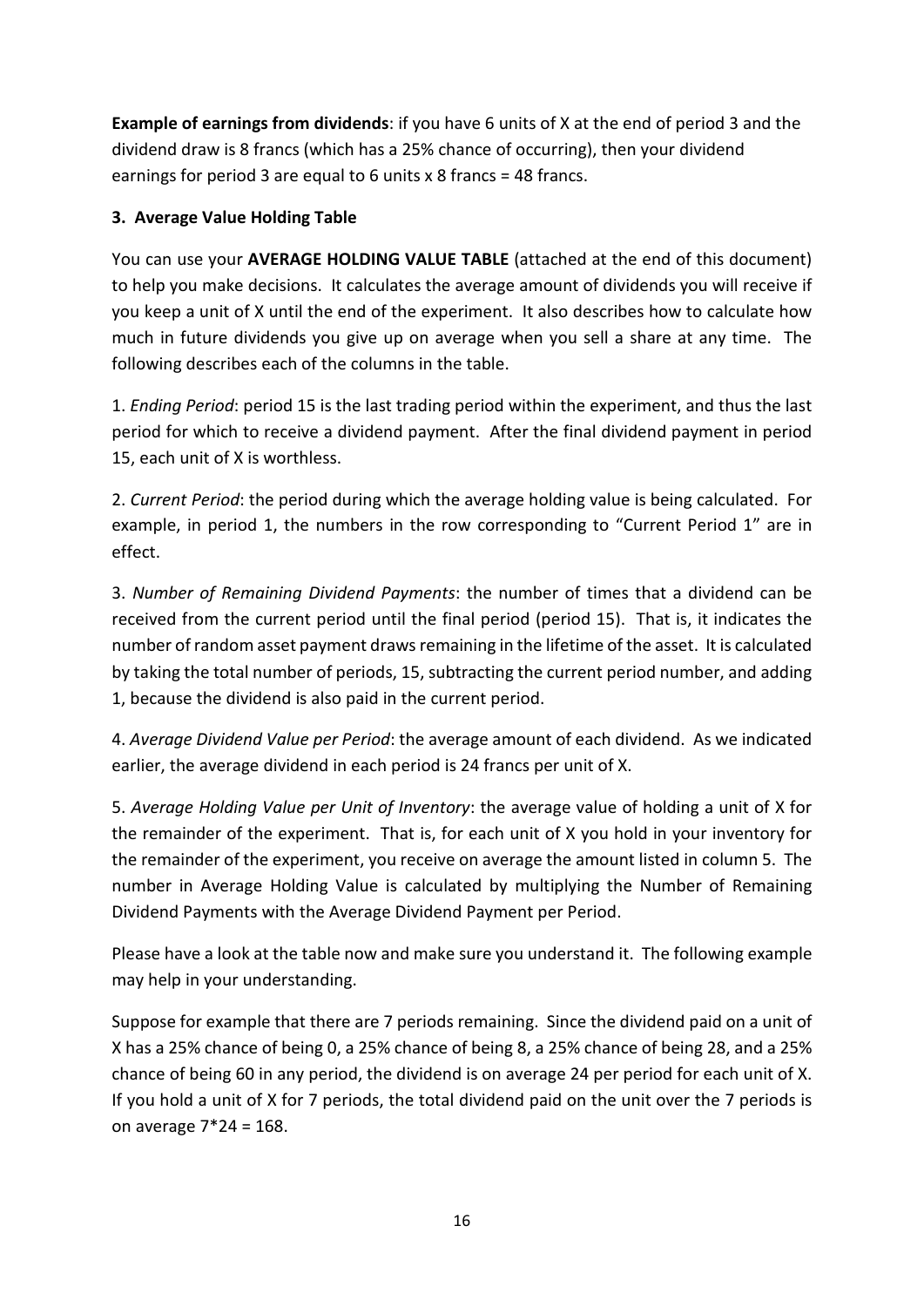# **4. Market and Trading Rules**

At the beginning of the experiment, you will have an initial inventory of […] units of X and […] francs. The experiment will consist of 15 periods. In each period, each participant will have an opportunity to buy and sell units of X. The following is an example of your bidding screen.



In the top right hand corner of the screen you see how much time is remaining in the current Period. In the top left hand corner of your screen you see the current Period and how many periods remaining. Your Cash on Hand and your inventory of X are in the left column.

If you would like to offer to sell a unit of X, use the text area entitled "Enter offer to sell" in the second column. In that text area you can enter the price at which you are offering to sell a unit of X, and then select "SUBMIT OFFER TO SELL".

As people submit offers to sell units of X, these offers will appear in the third column from the left, entitled "Offers To Sell". The lowest ask price will always be on the bottom of that list and will, by default, be selected. You can select a different offer by clicking on it. If you select the "BUY" button, you will buy one unit of X for the currently selected sell price.

When you buy a unit of X, your Cash on Hand decreases by the price of the purchase. When you sell a unit of X, your Cash on Hand increases by the price of the sale. You may make an offer to buy a unit by typing a price at which you are willing to purchase one unit of X in the text area "Enter offer to buy," and then pressing the red button labelled "SUBMIT OFFER TO BUY". You can sell to the person who submitted the highest offer to buy if you click on "SELL".

In the middle column, labelled "Transaction Prices", you can see the prices at which units of X have been bought and sold in this period.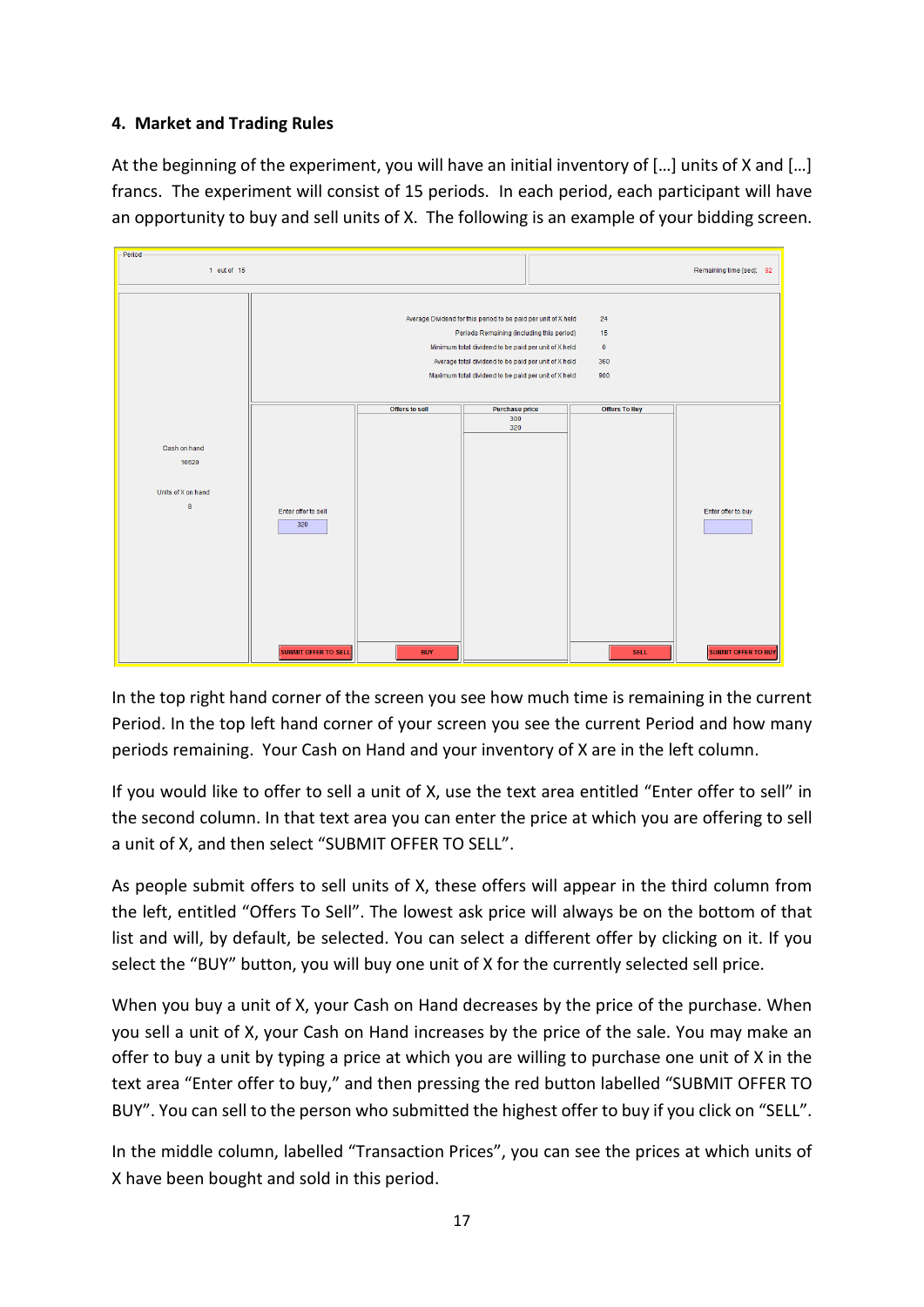# **5. Recording your earnings**

At the end of each period, a summary screen will be provided to you (an example of the summary screen is illustrated below).

| -Period- |                                                      |                |                          |
|----------|------------------------------------------------------|----------------|--------------------------|
|          | 1 out of 15                                          |                | Remaining time [sec]: 26 |
|          |                                                      |                |                          |
|          |                                                      |                |                          |
|          |                                                      |                |                          |
|          |                                                      |                |                          |
|          |                                                      |                |                          |
|          |                                                      |                |                          |
|          |                                                      |                |                          |
|          | <b>RESULTS FOR PERIOD:</b>                           | $\blacksquare$ |                          |
|          |                                                      |                |                          |
|          | Beginning Cash on Hand                               | 10000          |                          |
|          | Beginning X on Hand                                  | 10             |                          |
|          | Money recieved from Sales - Money spent on Purchases | 620            |                          |
|          |                                                      |                |                          |
|          | Closing X on hand                                    | $\bf 8$        |                          |
|          | Dividend per unit of X held                          | 28             |                          |
|          | Period Dividend Earnings                             | 224            |                          |
|          |                                                      |                |                          |
|          | Period Earnings                                      | 844            |                          |
|          |                                                      |                |                          |
|          | End Cash                                             | 10844          |                          |
|          |                                                      |                |                          |
|          |                                                      |                |                          |
|          |                                                      |                |                          |
|          |                                                      |                |                          |
|          |                                                      |                |                          |
|          |                                                      |                | OK                       |
|          |                                                      |                |                          |

On your **PERIOD EARNINGS SHEET** please record the following information from the summary screen. At the beginning of period 1, record your cash on hand at the beginning of the period in column 2 in the row marked period 1. In column 3, record your earnings from sales minus expenditures on purchases for the period. Record your inventory of units at the end of the period in column 4 in the row marked period 1. Fill in the dividend of each unit in column 5. Record your dividend earnings for the period in column 6. In column 7, record your cash on hand at the end of the period. Record your cash on hand at the beginning of the period in column 8. Your earnings in each period equal the difference in your cash on hand at the end of the period minus the cash on hand at the beginning of the period. Record your period earnings in column 9. Repeat this procedure to obtain the period earnings of all periods.

END OF PERIOD CASH= BEGINNING OF PERIOD CASH + DIVIDEND PER UNIT \* NUMBER OF UNITS IN INVENTORY AT THE END OF PERIOD+SALES -PURCHASES

PERIOD EARNINGS = END OF PERIOD CASH – BEGINNING OF PERIOD CASH

Subsequent periods should be recorded similarly. Your earnings for this experiment are given by the cash on hand at the end of period 15.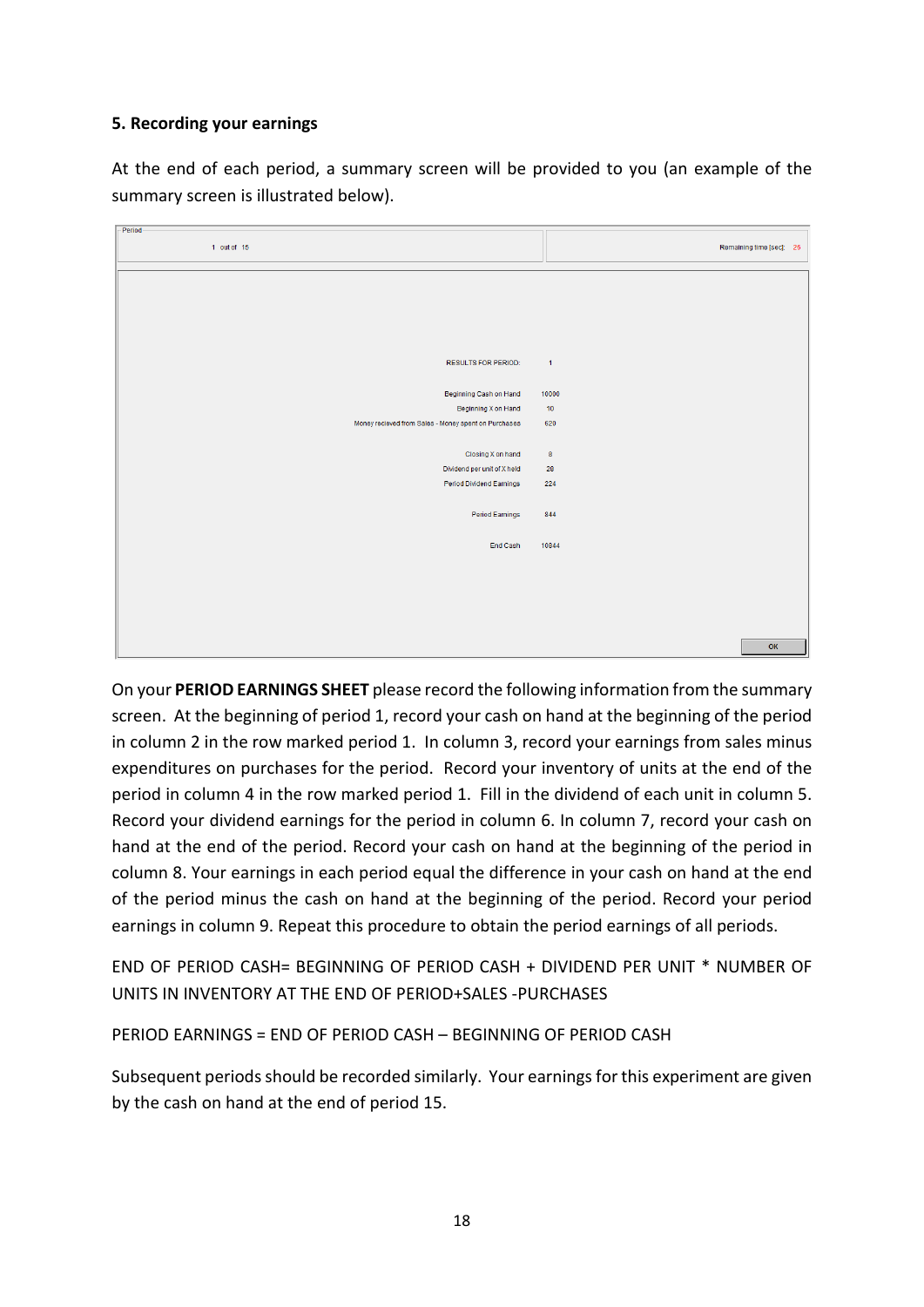**Example of period earnings.** Suppose that in period 10 your BEGINNING OF PERIOD CASH is 3,000 francs and your INVENTORY at the beginning of period 10 is 7 units of X. If in period 10 you sell 2 units of X at a price of 200 francs and the dividend draw is 8 francs, then in period  $10:$ 

END OF PERIOD CASH = 3,000 + 2\*200 = 3,400

INVENTORY (at the end of period  $10$ ) =  $7 - 2 = 5$ 

PERIOD DIVIDEND EARNINGS = DIVIDEND PER UNIT \* NUMBER OF UNITS IN INVENTORY = 8  $* 5 = 40.$ 

PERIOD EARNINGS = END OF PERIOD CASH – BEGINNING OF PERIOD CASH + DIVIDEND PER UNIT  $*$  NUMBER OF UNITS IN INVENTORY AT THE END OF PERIOD = 3,400 - 3,000 + 8  $*$  5 = 440.

# **6. Quiz[17](#page-19-0)**

**Question 1:** Suppose that you purchase a unit of X in period 5.

- a. What is the average dividend payment on the unit of X for period 5?
- b. If you hold that unit of X till the end of the experiment (11 periods including the current period), what is the average total dividend paid on the unit of X?
- c. What is the maximum possible dividend paid on the unit of X till the end of the experiment (11 periods including the current period)? \_\_\_\_\_
- **d.** What is the minimum possible dividend paid on the unit of X till the end of the experiment (11 periods including the current period)?

**Question 2:** Suppose that you purchase a unit of X in period 15.

- a. What is the average dividend payment on the unit of X for period 15?
- b. If you hold that unit of X till the end of the experiment (1 period including the current period), what is the average total dividend paid on the unit of X? \_\_\_\_
- c. What is the maximum possible dividend paid on the unit of X till the end of the experiment (1 period including the current period)? \_\_\_\_\_
- **d.** What is the minimum possible dividend paid on the unit of X till the end of the experiment (1 period including the current period)? \_\_\_\_\_

**Question 3:** What is the value of the asset after the final dividend payment in period 15?

<span id="page-19-0"></span> $17$  This quiz was conducted in each session. In some sessions, the quiz was hand-run within the instruction packet and others the quiz was computerized via zTree.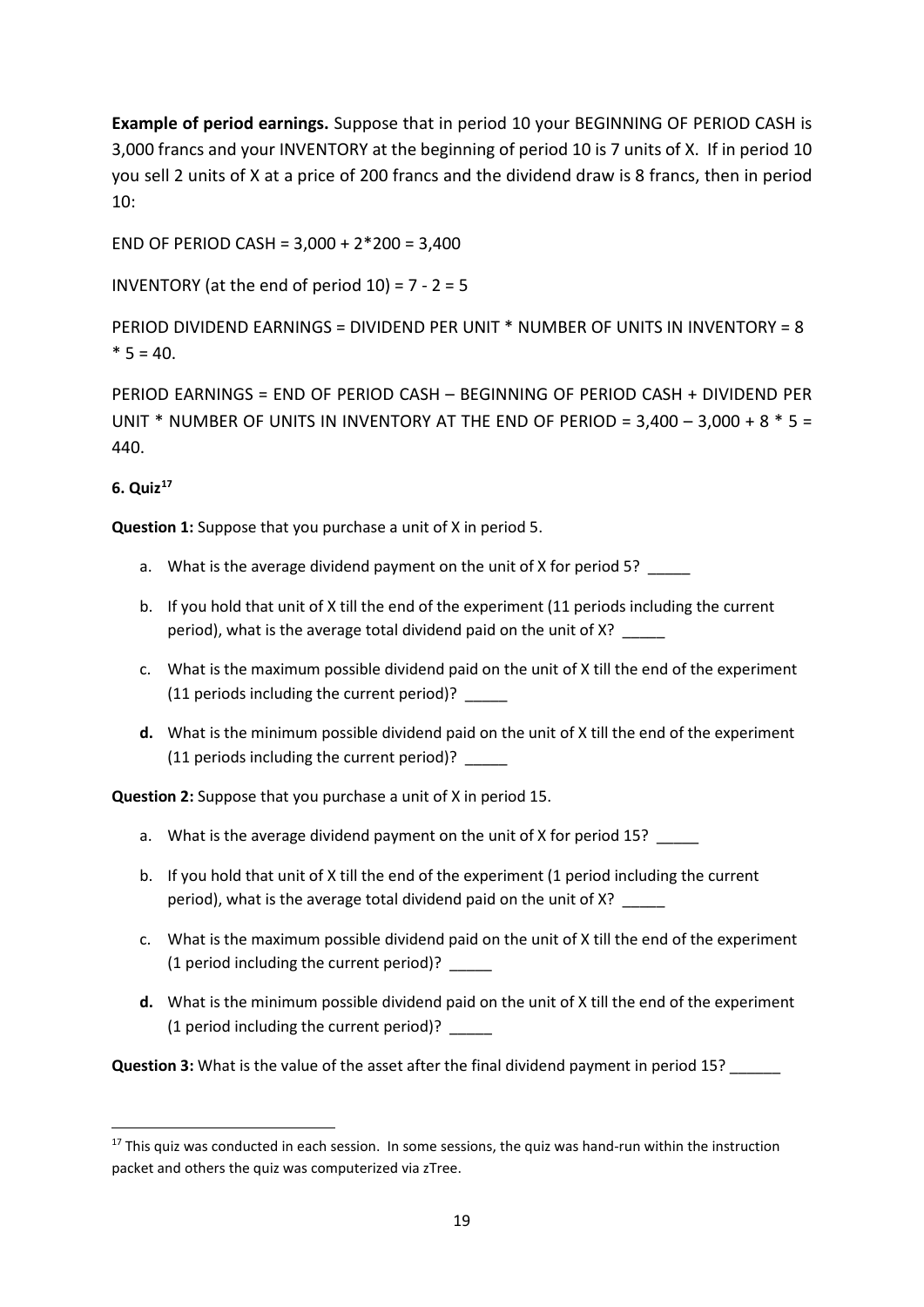#### **PERIOD EARNINGS SHEET**

| (1)<br><b>PERIOD</b> | (2)<br><b>BEGINNING</b><br><b>CASH</b> | $(3)$<br>$+\sf{SALES}$<br>-PURCHASES | (4)<br><b>INVENTORY AT THE</b><br><b>END OF PERIOD</b> | (5)<br><b>DIVIDEND</b><br>PER UNIT | (6)<br>PERIOD DIVIDEND<br><b>EARNINGS</b> | (7)<br><b>END CASH</b> | (8)<br><b>BEGINNING</b><br>CASH | $(9)$<br><b>PERIOD</b><br><b>EARNINGS</b> |
|----------------------|----------------------------------------|--------------------------------------|--------------------------------------------------------|------------------------------------|-------------------------------------------|------------------------|---------------------------------|-------------------------------------------|
| $1\,$                | $[\ldots]$                             |                                      |                                                        |                                    |                                           |                        | $[\ldots]$                      |                                           |
| $\overline{2}$       |                                        |                                      |                                                        |                                    |                                           |                        |                                 |                                           |
| $\overline{3}$       |                                        |                                      |                                                        |                                    |                                           |                        |                                 |                                           |
| $\overline{4}$       |                                        |                                      |                                                        |                                    |                                           |                        |                                 |                                           |
| 5                    |                                        |                                      |                                                        |                                    |                                           |                        |                                 |                                           |
| $\boldsymbol{6}$     |                                        |                                      |                                                        |                                    |                                           |                        |                                 |                                           |
| $\overline{7}$       |                                        |                                      |                                                        |                                    |                                           |                        |                                 |                                           |
| $\bf 8$              |                                        |                                      |                                                        |                                    |                                           |                        |                                 |                                           |
| 10                   |                                        |                                      |                                                        |                                    |                                           |                        |                                 |                                           |
| 11                   |                                        |                                      |                                                        |                                    |                                           |                        |                                 |                                           |
| 12                   |                                        |                                      |                                                        |                                    |                                           |                        |                                 |                                           |
| 13                   |                                        |                                      |                                                        |                                    |                                           |                        |                                 |                                           |
| 14                   |                                        |                                      |                                                        |                                    |                                           |                        |                                 |                                           |
| 15                   |                                        |                                      |                                                        |                                    |                                           |                        |                                 |                                           |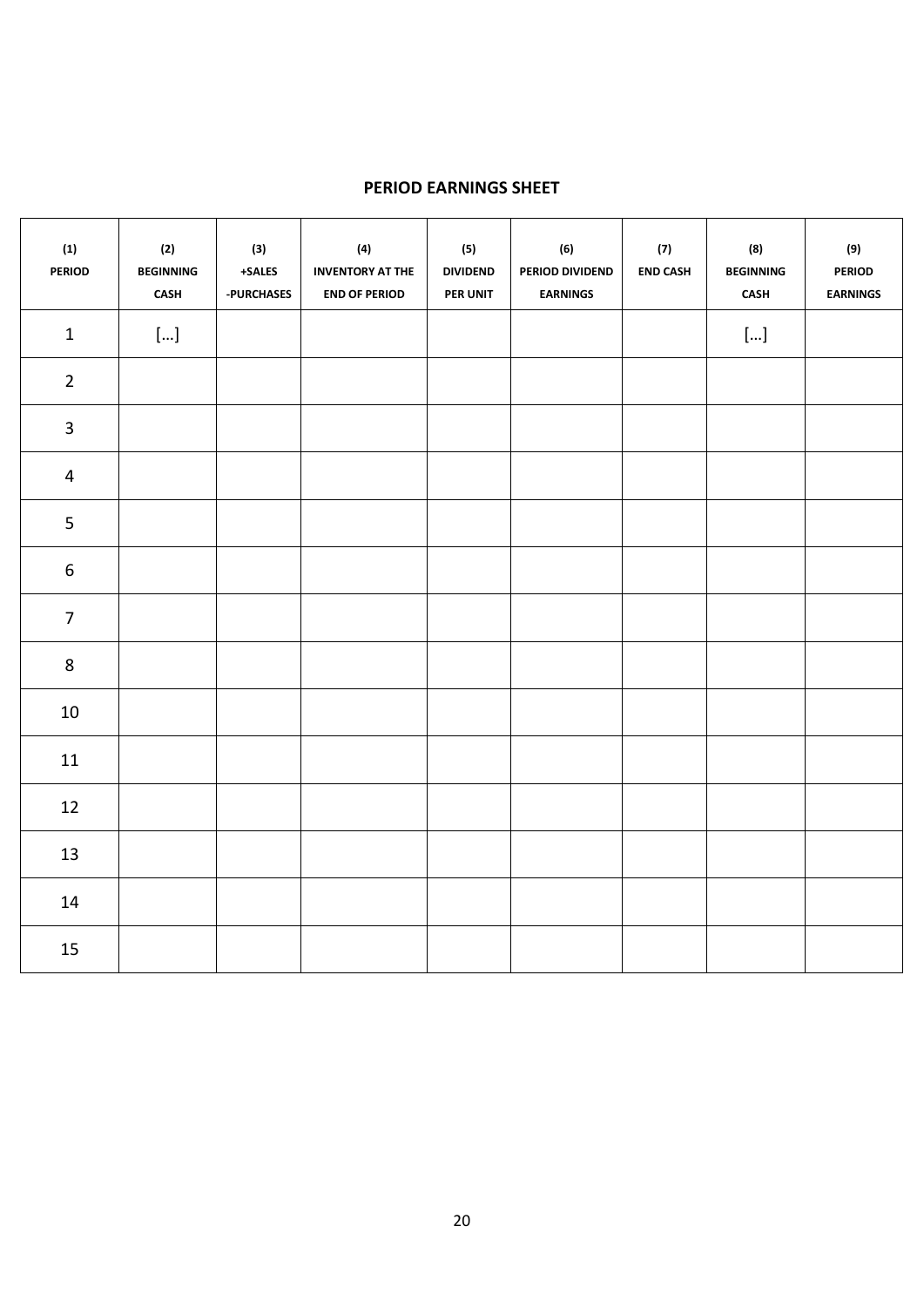# **AVERAGE HOLDING VALUE TABLE**

| Ending<br>Period | <b>Current Period</b><br>(Before it Ends and<br>a Dividend is Paid) | Number of<br>Remaining<br><b>Dividend Payments</b> | $\ast$ | Average<br>Dividend Value<br>Per Period | $=$ $\,$        | <b>Average Holding</b><br>Value Per Unit of<br>Inventory |
|------------------|---------------------------------------------------------------------|----------------------------------------------------|--------|-----------------------------------------|-----------------|----------------------------------------------------------|
| 15               | $\mathbf 1$                                                         | 15                                                 | $\ast$ | 24                                      | $=$             | 360                                                      |
| 15               | $\overline{2}$                                                      | 14                                                 | $\ast$ | 24                                      | $\equiv$        | 333                                                      |
| 15               | 3                                                                   | 13                                                 | $\ast$ | 24                                      | $\equiv$        | 312                                                      |
| 15               | $\pmb{4}$                                                           | 12                                                 | $\ast$ | 24                                      | $\equiv$        | 288                                                      |
| 15               | 5                                                                   | ${\bf 11}$                                         | $\ast$ | 24                                      | $\equiv$        | 264                                                      |
| 15               | 6                                                                   | $10\,$                                             | $\ast$ | 24                                      | $\equiv$        | 240                                                      |
| 15               | $\overline{7}$                                                      | 9                                                  | $\ast$ | 24                                      | $\equiv$        | 216                                                      |
| 15               | $\bf 8$                                                             | 8                                                  | $\ast$ | 24                                      | $\equiv$        | 192                                                      |
| 15               | $\boldsymbol{9}$                                                    | $\overline{7}$                                     | $\ast$ | 24                                      | $\equiv$        | 168                                                      |
| 15               | $10\,$                                                              | 6                                                  | $\ast$ | 24                                      | $=$             | 144                                                      |
| 15               | $11\,$                                                              | 5                                                  | $\ast$ | 24                                      | $\quad \  \  =$ | 120                                                      |
| 15               | $12\,$                                                              | $\overline{\mathbf{4}}$                            | $\ast$ | 24                                      | $=$             | 96                                                       |
| 15               | 13                                                                  | 3                                                  | $\ast$ | 24                                      | $\quad \  \  =$ | 72                                                       |
| 15               | $14\,$                                                              | $\overline{2}$                                     | $\ast$ | 24                                      | $\quad \  \  =$ | 48                                                       |
| 15               | $15\,$                                                              | $\mathbf{1}$                                       | $\ast$ | 24                                      | $\quad =$       | 24                                                       |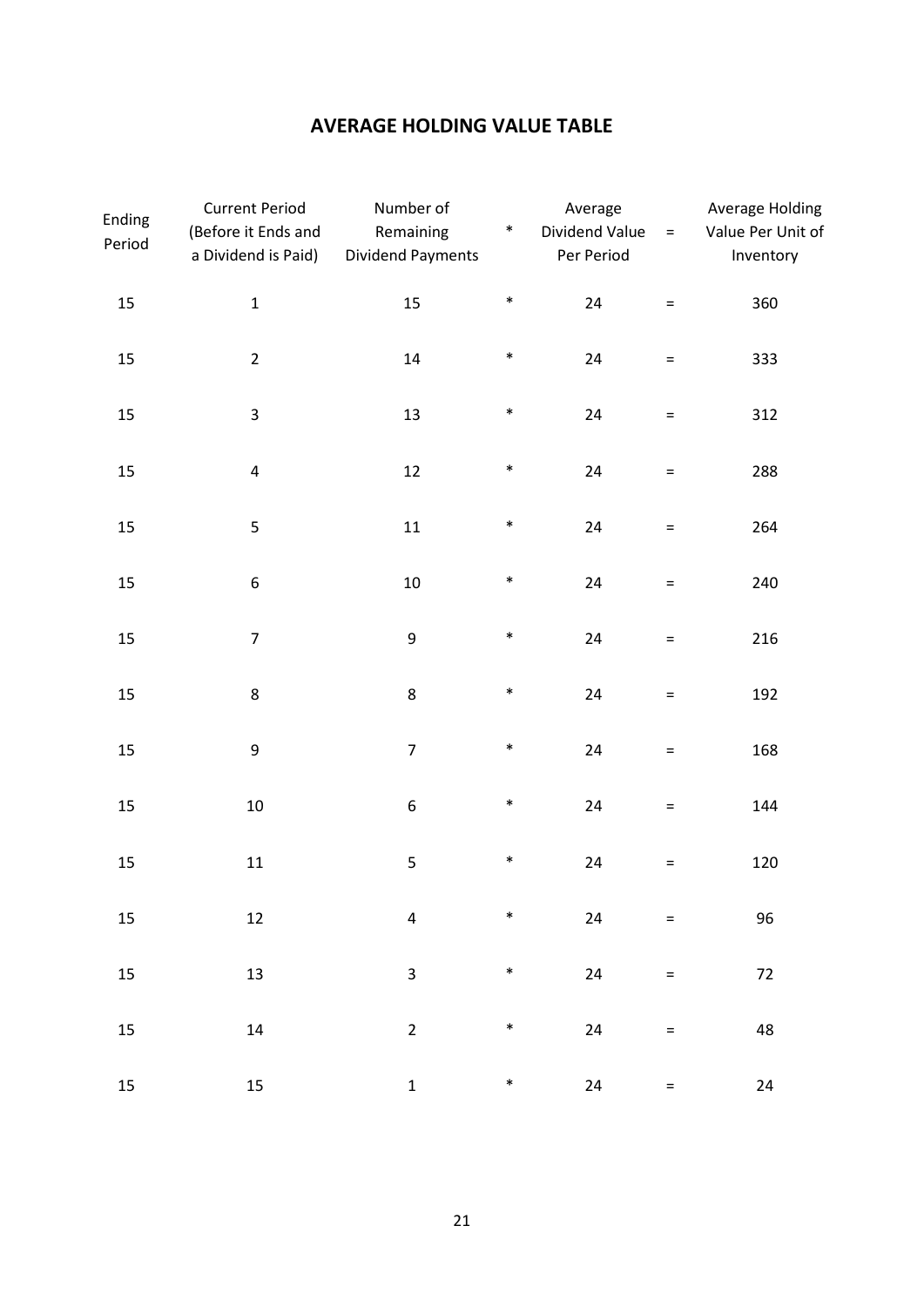# **General Instructions (Double Dutch)**

This experiment will consist of *fifteen* trading periods in which you will have the opportunity to buy and sell in a market. The currency used in the market is francs. All trading and earnings will be in terms of francs.

 ${\rm francs} = 1$  NZ dollar

Your francs will be converted to dollars at this rate, and you will be paid in dollars when you leave the lab today. The more francs you earn, the more dollars you earn.

In each period, you may buy and sell units of a good called X in a market. X can be considered an asset with a life of 15 periods, and your inventory of X carries over from one trading period to the next. Each unit of X in your inventory at the end of *each* trading period pays a dividend to you. The dividend paid on each unit is the same for every participant.

You will not know the exact value of the dividend per unit until the end of each trading period. The dividend is determined by chance at the end of each period by a random number generator. The dividend in each period has an equally likely chance of being 0, 8, 28, or 60. The information is provided in the table below.

| Dividend   |     |     |     | 60  |
|------------|-----|-----|-----|-----|
| Likelihood | 25% | 25% | 25% | 25% |

The average dividend per period for each unit of X is 24 francs.

The dividend draws in each period are independent. That means that the likelihood of a particular dividend in a period is not affected by the dividend in previous periods.

# **2. Your Earnings**

At the beginning of the experiment, you will be given […] francs in your Cash inventory. Your earnings for the entire experiment are equal to your Cash inventory at the end of period 15.

All dividends you receive are added to your Cash inventory.

All money spent on purchases is subtracted from your Cash inventory.

All money received from sales is added to your Cash inventory.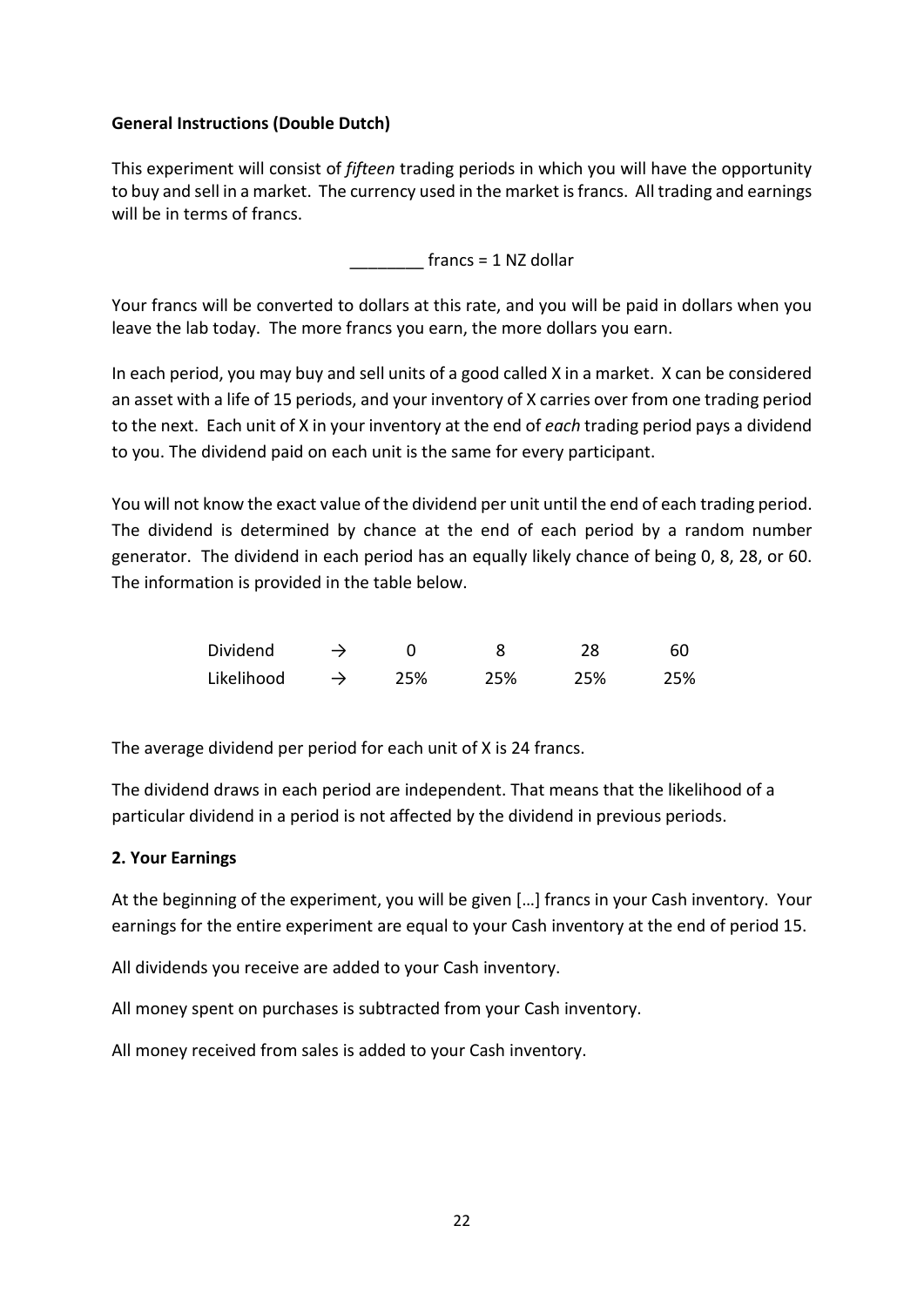**Example of earnings from dividends**: if you have 6 units of X at the end of period 3 and the dividend draw is 8 francs (which has a 25% chance of occurring), then your dividend earnings for period 3 are equal to 6 units x 8 francs = 48 francs.

# **3. Average Value Holding Table**

You can use your **AVERAGE HOLDING VALUE TABLE[18](#page-23-0)** to help you make decisions. It calculates the average amount of dividends you will receive if you keep a unit of X until the end of the experiment. It also describes how to calculate how much in future dividends you give up on average when you sell a share at any time. The following describes each of the columns in the table.

1. *Ending Period*: period 15 is the last trading period within the experiment, and thus the last period for which to receive a dividend payment. After the final dividend payment in period 15, each unit of X is worthless.

2. *Current Period*: the period during which the average holding value is being calculated. For example, in period 1, the numbers in the row corresponding to "Current Period 1" are in effect.

3. *Number of Remaining Dividend Payments*: the number of times that a dividend can be received from the current period until the final period (period 15). That is, it indicates the number of random asset payment draws remaining in the lifetime of the asset. It is calculated by taking the total number of periods, 15, subtracting the current period number, and adding 1, because the dividend is also paid in the current period.

4. *Average Dividend Value per Period*: the average amount of each dividend. As we indicated earlier, the average dividend in each period is 24 francs per unit of X.

5. *Average Holding Value per Unit of Inventory*: the average value of holding a unit of X for the remainder of the experiment. That is, for each unit of X you hold in your inventory for the remainder of the experiment, you receive on average the amount listed in column 5. The number in Average Holding Value is calculated by multiplying the Number of Remaining Dividend Payments with the Average Dividend Payment per Period.

Please have a look at the table now and make sure you understand it. The following example may help in your understanding.

Suppose for example that there are 7 periods remaining. Since the dividend paid on a unit of X has a 25% chance of being 0, a 25% chance of being 8, a 25% chance of being 28, and a 25% chance of being 60 in any period, the dividend is on average 24 per period for each unit of X.

<span id="page-23-0"></span><sup>&</sup>lt;sup>18</sup> Average Holding Value Tables are identical across treatments and thus refer to Double Action instructions.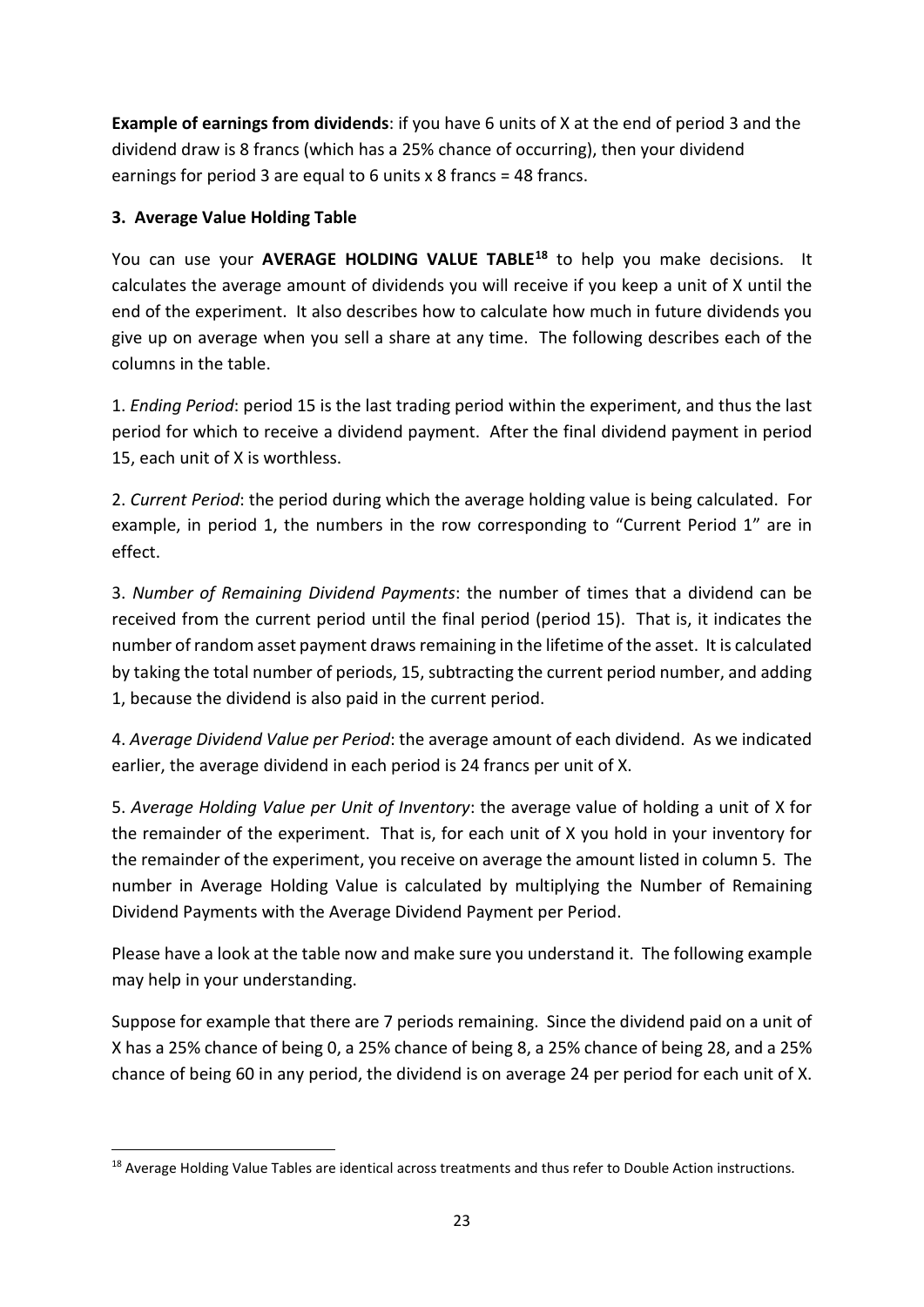If you hold a unit of X for 7 periods, the total dividend paid on the unit over the 7 periods is on average 7\*24 = 168.

# **4. Market and Trading Rules**

At the beginning of the experiment, you will have an initial inventory of […] units of X and […] francs. The experiment will consist of 15 periods. In each period, each participant will have an opportunity to buy and sell units of X. The following is an example of your bidding screen.



In the top left hand corner of your screen you see the current Period and how many periods remaining. Your Cash on Hand and your inventory of X are in the left column.

On the left hand side of the screen, there is a box labelled "Buy Price". The number in the box represents the price to buy one unit of X. Similarly on the right hand side of the screen, there is a box labelled "Sell Price". The number in the box represents the price to sell one unit of X. As you can see from the above example screen, the Buy Price is starts higher than the Sell Price. These price boxes will highlight alternately during the period. A highlighted box indicates the side of the market that is active. For example, you may only sell a unit of X when the Sell Price box is highlighted and vice versa for buying a unit of X.

When the period begins, one of the boxes will be highlighted indicating which side of the market is active and thus the type of transaction that is currently available and at what price. For example, suppose the Sell Price box is highlighted. If you are willing to sell a unit of X at the highlighted price, then click the SELL button. A three second countdown is given at the start of the period. The price will not change for these three seconds allowing you to easily click the SELL button if you want to sell at that price. After three seconds, the Sell Price will begin to rise rapidly. If the price reaches a point that you are willing to sell a unit of X, the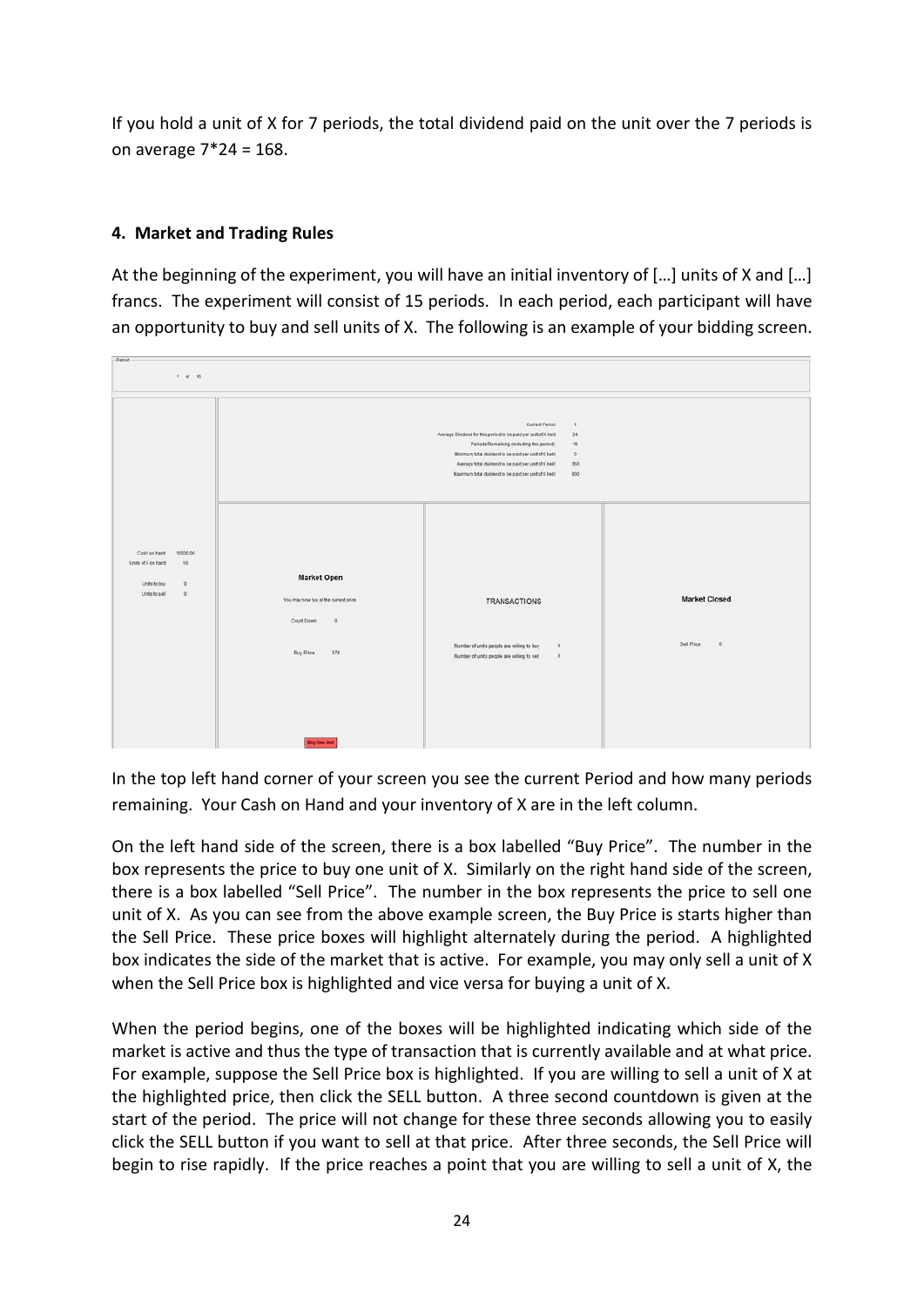click the SELL button. As soon as someone clicks their SELL button, then the sell side becomes inactive and the buy side becomes highlighted and active. The three second timer will begin. If no one clicks their BUY button during the first 3 seconds, then the price will begin to drop rapidly. If the price reaches a point that you are willing to buy a unit of X, then click the BUY button. This switching between sides of markets continues until the period ends. The period will end when the Buy Price and the Sell Price are equal. If you had indicated that you are willing to buy or sell a unit of X by clicking the BUY or SELL button respectively during the period, then your transactions will be completed at the market ending price where the Buy Price equals the Sell Price.

 $\Rightarrow$  Note, when you click on the BUY (SELL) button for a given price during the period, you are indicating that you are willing to buy (sell) a unit of X at a price that is at least this favourable for you. That is, the price that you eventually pay (receive) may be lower (higher) than when you clicked the BUY (sell) button.

In the middle column, labelled "Transactions", you can see the number of units of X that have been bought and sold in this period.

The switching between the BUY side and SELL sides of the market depends upon how many units have been bought and sold. If the number of units bought equals the number of units sold, then the same side of the market starts again. If there are more units bought than units sold, then the SELL side starts. If there are more units sold than bought, then the BUY side starts.

If the Buy Price and the Sell Price are equal (and thus the period ends) and the number of units bought does not equal the number of units sold, then the last unit offered to buy/sell is not transacted.

# **5. Recording your earnings**

At the end of each period, a summary screen will be provided to you (an example of the summary screen is illustrated below).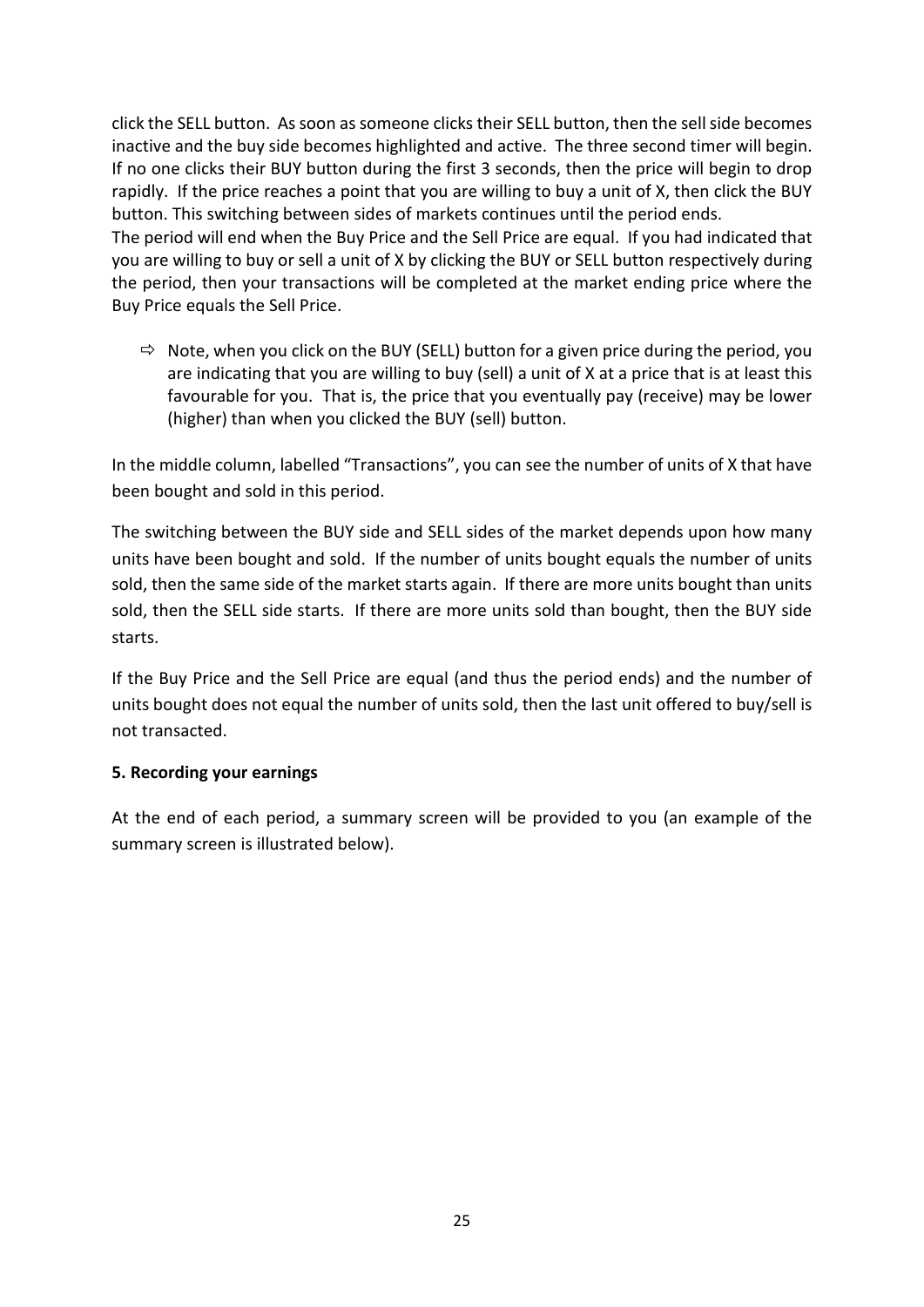| Period                                               |                          |  |
|------------------------------------------------------|--------------------------|--|
| 1 out of 15                                          | Remaining time [sec]: 26 |  |
|                                                      |                          |  |
|                                                      |                          |  |
|                                                      |                          |  |
|                                                      |                          |  |
|                                                      |                          |  |
|                                                      |                          |  |
| <b>RESULTS FOR PERIOD:</b>                           | $\blacksquare$           |  |
|                                                      |                          |  |
| Beginning Cash on Hand                               | 10000                    |  |
| Beginning X on Hand                                  | 10 <sub>1</sub>          |  |
| Money recieved from Sales - Money spent on Purchases | 620                      |  |
|                                                      |                          |  |
| Closing X on hand                                    | $\boldsymbol{8}$         |  |
| Dividend per unit of X held                          | 28                       |  |
| Period Dividend Earnings                             | 224                      |  |
|                                                      |                          |  |
| Period Earnings                                      | 844                      |  |
|                                                      |                          |  |
| End Cash                                             | 10844                    |  |
|                                                      |                          |  |
|                                                      |                          |  |
|                                                      |                          |  |
|                                                      |                          |  |
|                                                      |                          |  |
|                                                      |                          |  |
|                                                      | OK                       |  |

On your **PERIOD EARNINGS SHEET[19](#page-26-0)** please record the following information from the summary screen. At the beginning of period 1, record your cash on hand at the beginning of the period in column 2 in the row marked period 1. In column 3, record your earnings from sales minus expenditures on purchases for the period. Record your inventory of units at the end of the period in column 4 in the row marked period 1. Fill in the dividend of each unit in column 5. Record your dividend earnings for the period in column 6. In column 7, record your cash on hand at the end of the period. Record your cash on hand at the beginning of the period in column 8. Your earnings in each period equal the difference in your cash on hand at the end of the period minus the cash on hand at the beginning of the period. Record your period earnings in column 9. Repeat this procedure to obtain the period earnings of all periods.

END OF PERIOD CASH= BEGINNING OF PERIOD CASH + DIVIDEND PER UNIT \* NUMBER OF UNITS IN INVENTORY AT THE END OF PERIOD+SALES -PURCHASES

PERIOD EARNINGS = END OF PERIOD CASH – BEGINNING OF PERIOD CASH

Subsequent periods should be recorded similarly. Your earnings for this experiment are given by the cash on hand at the end of period 15.

**Example of period earnings.** Suppose that in period 10 your BEGINNING OF PERIOD CASH is 3,000 francs and your INVENTORY at the beginning of period 10 is 7 units of X. If in period 10

<span id="page-26-0"></span><sup>&</sup>lt;sup>19</sup> Period Earnings Sheets are identical across treatments and thus refer to Double Action instructions.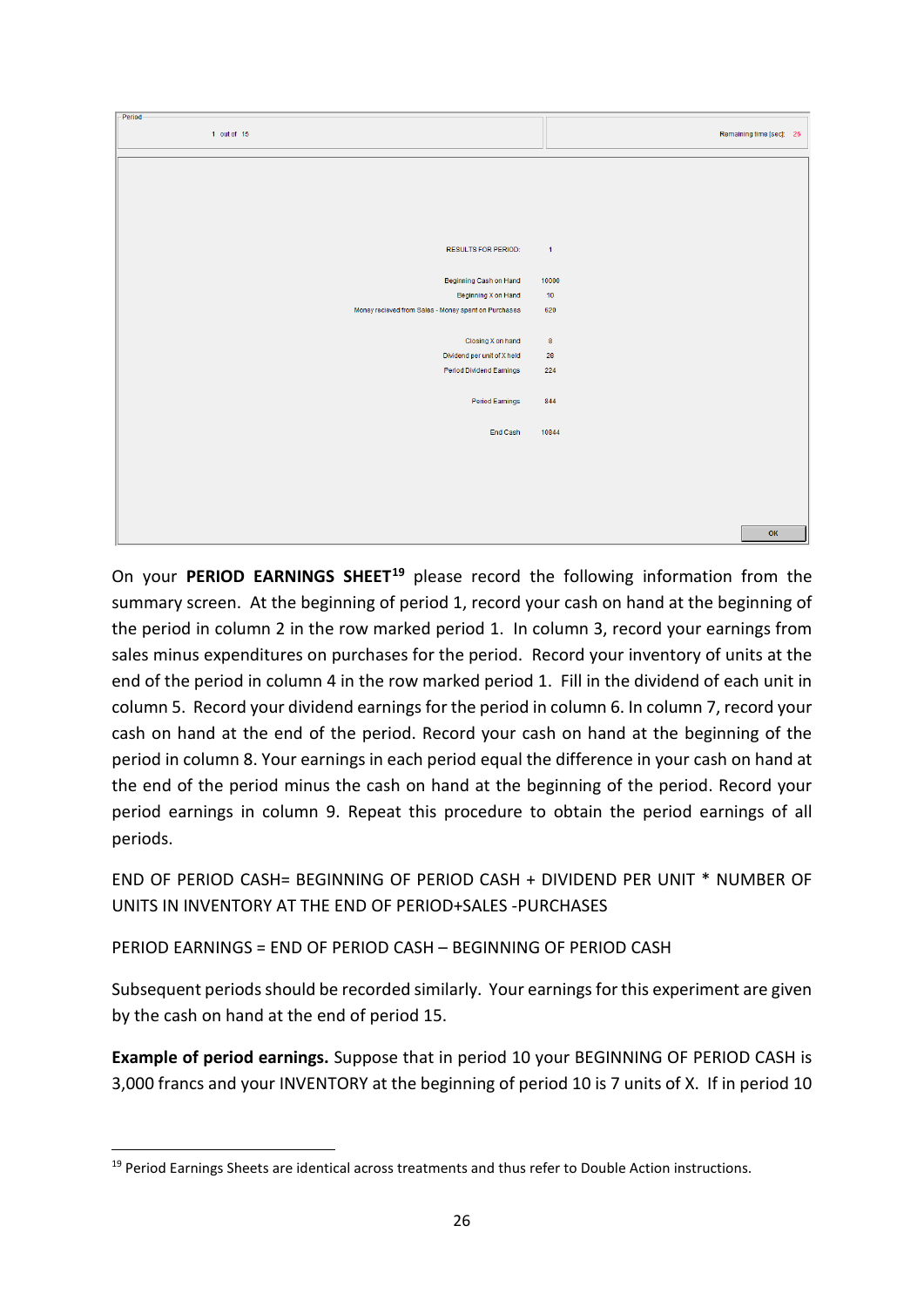you sell 2 units of X at a price of 200 francs and the dividend draw is 8 francs, then in period 10:

END OF PERIOD CASH = 3,000 + 2\*200 = 3,400

INVENTORY (at the end of period  $10$ ) = 7 - 2 = 5

PERIOD DIVIDEND EARNINGS = DIVIDEND PER UNIT \* NUMBER OF UNITS IN INVENTORY = 8  $* 5 = 40.$ 

PERIOD EARNINGS = END OF PERIOD CASH – BEGINNING OF PERIOD CASH + DIVIDEND PER UNIT  $*$  NUMBER OF UNITS IN INVENTORY AT THE END OF PERIOD = 3,400 - 3,000 + 8  $*$  5 = 440.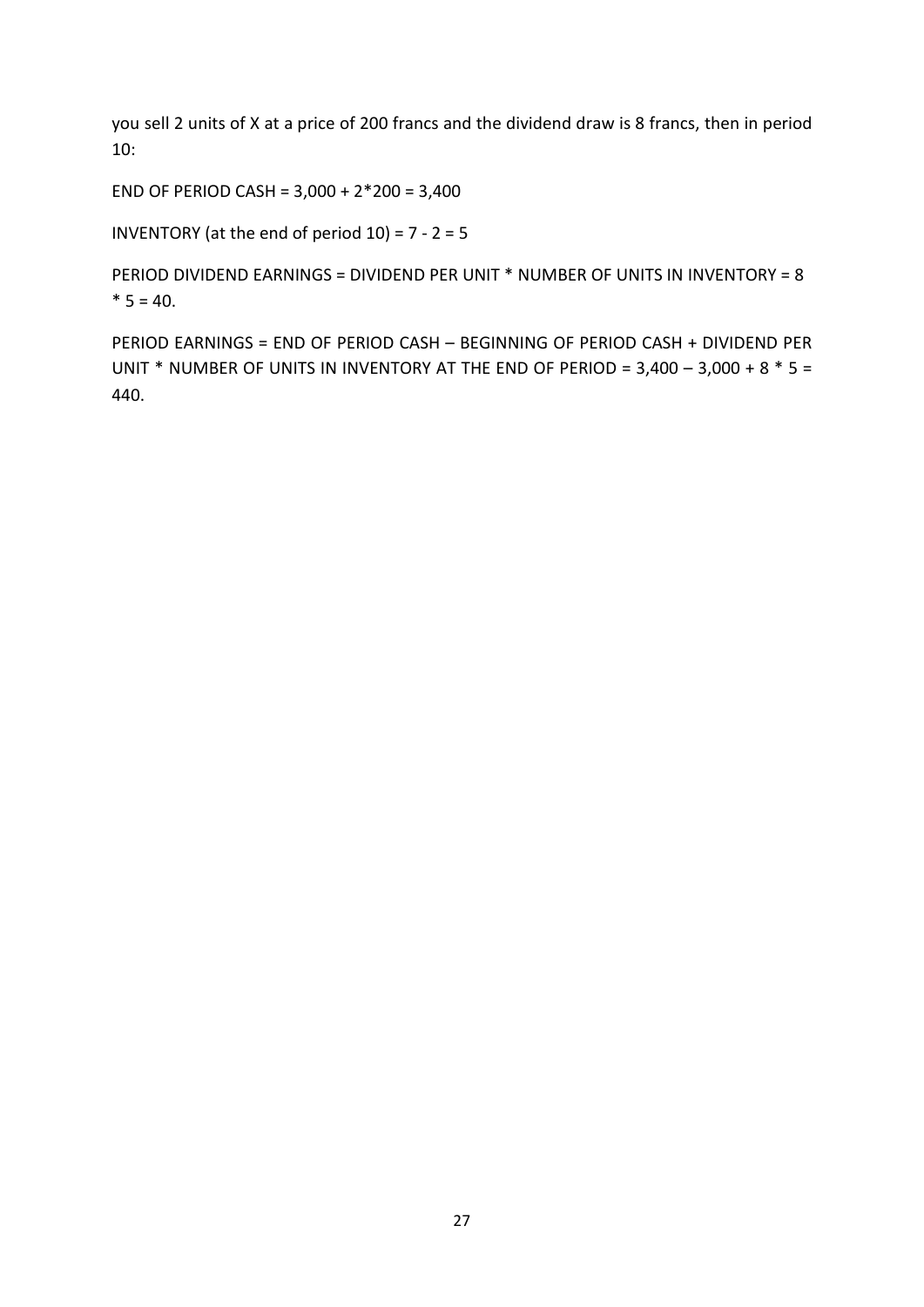#### **General Instructions (English Dutch)**

This experiment will consist of *fifteen* trading periods in which you will have the opportunity to buy and sell in a market. The currency used in the market is francs. All trading and earnings will be in terms of francs.

$$
360
$$
 francs = 1 NZ dollar

Your francs will be converted to dollars at this rate, and you will be paid in dollars when you leave the lab today. The more francs you earn, the more dollars you earn.

In each period, you may buy or sell units of X in a market. X can be considered an asset with a life of 15 periods, and your inventory of X carries over from one trading period to the next. Each unit of X in your inventory at the end of *any* trading period pays a dividend to you. The dividend paid on each asset is the same for every participant that period.

No one will know the exact value of the dividend per unit until the end of each trading period. The dividend is determined by chance at the end of each period by a random number generator. The dividend in each period has an equally likely chance of being 0, 8, 28, or 60. The information is provided in the table below.

| Dividend   |     |     | 28  | 60  |
|------------|-----|-----|-----|-----|
| Likelihood | 25% | 25% | 25% | 25% |

The average dividend per period for each unit of X is 24 francs.

The likelihood of a particular dividend in a period is not affected by the dividend in previous periods.

#### **2. Your Earnings**

At the beginning of the experiment, you will be given 10,000 francs in your Cash inventory. Your earnings for the entire experiment are equal to your Cash inventory at the end of period 15.

All dividends you receive at the end of each period are added to your Cash inventory.

All money spent on purchases is subtracted from your Cash inventory.

All money received from sales is added to your Cash inventory.

**Example of earnings from dividends**: if you have 6 units of X at the end of period 3 and the dividend draw is 8 francs (which has a 25% chance of occurring), then your dividend earnings for period 3 are equal to 6 units x 8 francs = 48 francs.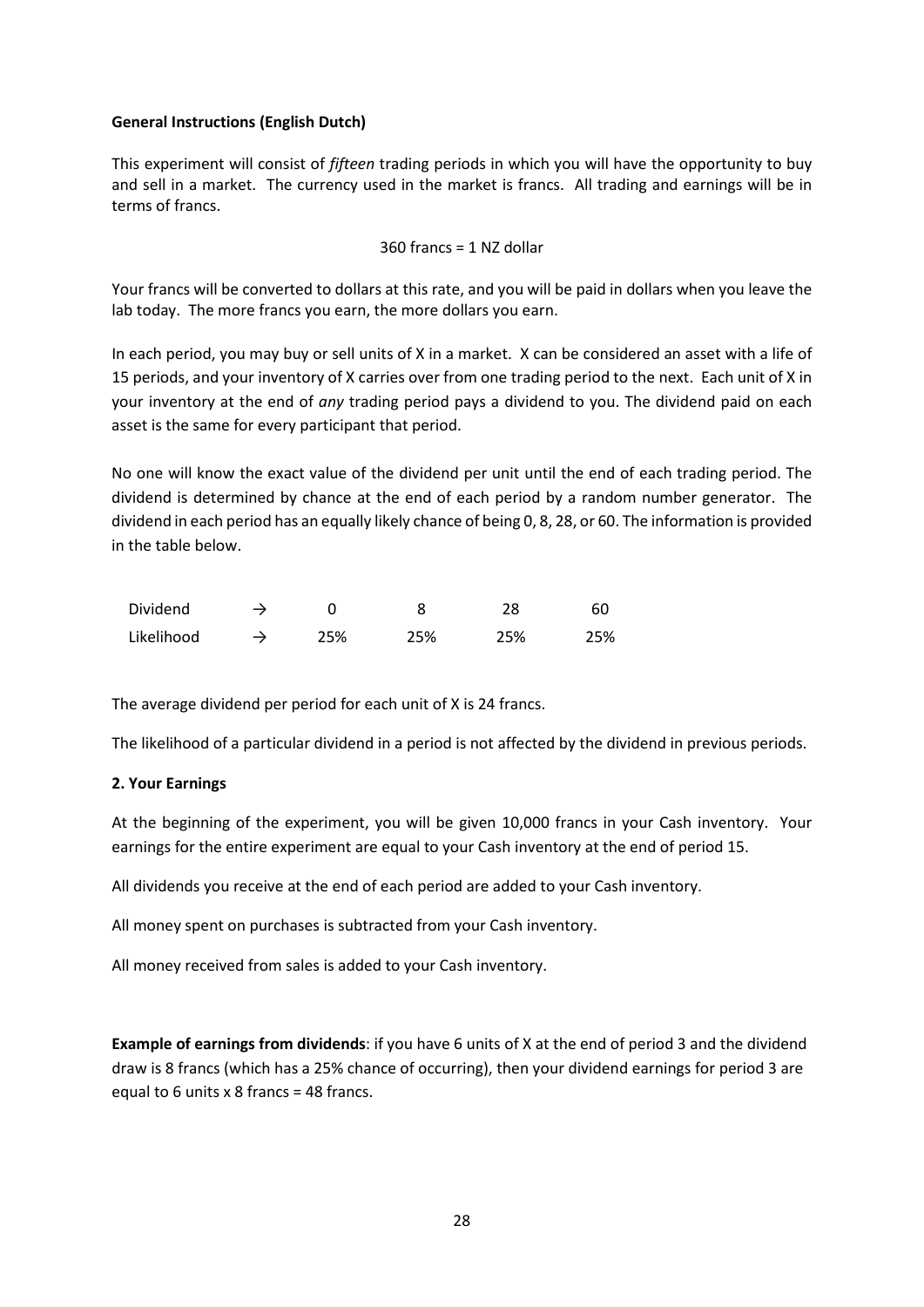#### **3. Average Value Holding Table**

You can use your **AVERAGE HOLDING VALUE TABLE[20](#page-29-0)** to help you make decisions. It calculates the average amount of dividends you will receive if you keep a unit of X until the end of the experiment. It also describes how to calculate how much in future dividends you give up on average when you sell a unit of X at any time. The following describes each of the columns in the table.

1. *Ending Period*: period 15 is the last trading period within the experiment, and thus the last period for which to receive a dividend payment. After the final dividend payment in period 15, each unit of X is worthless.

2. *Current Period*: the period during which the average holding value is being calculated. For example, in period 1, the numbers in the row corresponding to "Current Period 1" are in effect.

3. *Number of Remaining Dividend Payments*: the number of times that a dividend can be received from the current period until the final period (period 15). That is, it indicates the number of random dividend payment draws outstanding in the remaining lifetime of the asset. It is calculated by taking the total number of periods, 15, subtracting the current period number, and adding 1, because a dividend is paid at the end of the current period.

4. *Average Dividend Value per Period*: the average amount of each dividend. As we indicated earlier, the average dividend in each period is 24 francs.

5. *Average Holding Value per Unit of Inventory*: the average value of holding a unit of X for the remainder of the experiment. That is, for each unit of X you hold in your inventory for the remainder of the experiment, you receive on average the amount listed in column 5. The number in Average Holding Value is calculated by multiplying the Number of Remaining Dividend Payments with the Average Dividend Payment per Period.

Please have a look at the table now and make sure you understand it. The following example may help in your understanding.

Suppose for example that there are 7 periods remaining including the current period. Since the dividend paid on a unit of X has a 25% chance of being 0, a 25% chance of being 8, a 25% chance of being 28, and a 25% chance of being 60 in any period, the dividend is on average 24 per period for each unit of X. If you hold a unit of X for 7 periods, the total dividend paid on the unit over the 7 periods is on average 7\*24 = 168.

<span id="page-29-0"></span><sup>&</sup>lt;sup>20</sup> Average Holding Value Tables are identical across treatments and thus refer to Double Action instructions.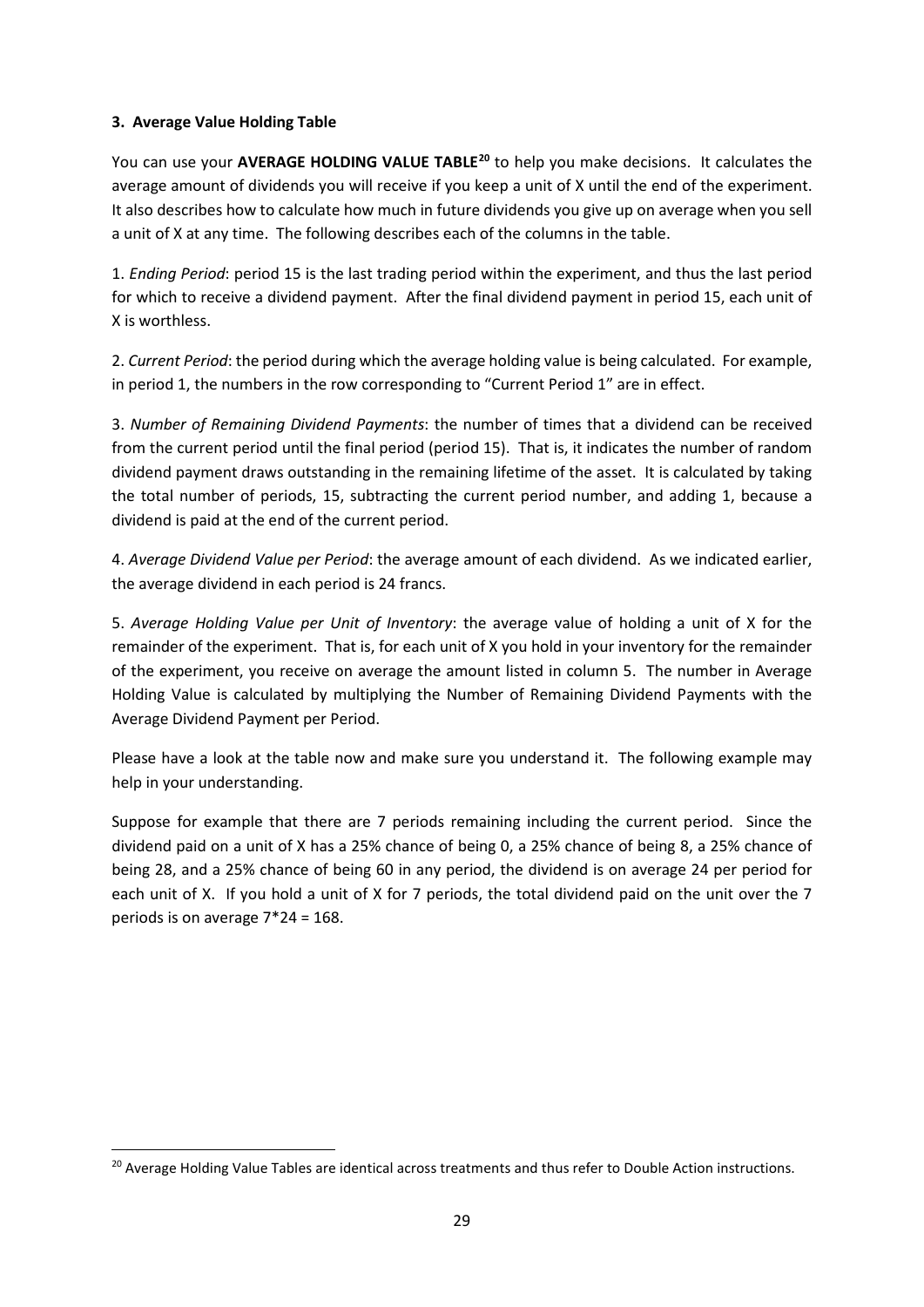#### **4. Market and Trading Rules**

At the beginning of the experiment, you will have an initial inventory of 10 units of X and 10,000 francs. The experiment will consist of 15 periods. In each period, each participant will have an opportunity to buy or sell units of X. The following is an example of your Initial Purchase Offer screen.

| Petod                                                          |                                                                                                                                                                                                                                                                                                        |                                                    |
|----------------------------------------------------------------|--------------------------------------------------------------------------------------------------------------------------------------------------------------------------------------------------------------------------------------------------------------------------------------------------------|----------------------------------------------------|
| 1 of 15                                                        |                                                                                                                                                                                                                                                                                                        |                                                    |
|                                                                |                                                                                                                                                                                                                                                                                                        |                                                    |
|                                                                | Current Period<br>Average Dividend for this period to be paid per unit of X held<br>Periods Remaining (including this period):<br>Minimum total dividend to be paid per unit of X held<br>Average total dividend to be paid per unit of X held<br>Maximum total dividend to be paid per unit of X held | $\mathbf{1}$<br>24<br>15<br>$\theta$<br>360<br>000 |
|                                                                |                                                                                                                                                                                                                                                                                                        |                                                    |
| STARTING INVENTORY<br>Cashon hand<br>Units of X on hand        | Market Price<br>$\sqrt{2}$<br>MaxBuyAmountAllowed                                                                                                                                                                                                                                                      |                                                    |
| <b>CURRENT INVENTORY</b><br>Cash on hand<br>Units of X on hand | To Bay<br>Buy Amount                                                                                                                                                                                                                                                                                   | <b>TRANSACTIONS</b><br>Not started yet.            |
|                                                                |                                                                                                                                                                                                                                                                                                        |                                                    |

In the top left hand corner of your screen you see the current Period and how many periods are remaining. Your Cash on Hand and your inventory of X are in the left column. A summary of the information presented on your Average Holding Value Table is presented at the top center. In the middle of the screen, the "Market Price" is listed, which represents the price to buy/sell a single unit. At the beginning of each period, the initially listed price is zero. On this Initial Purchase Offer screen, you must enter the amount of X you want to purchase at a zero price by entering a number between 0 and 90 in the box labeled "Buy Amount" and click the "To Buy" button. Once everyone has submitted their initial purchase quantity, the program will continue to your Bidding Screen. An example of this screen is listed below.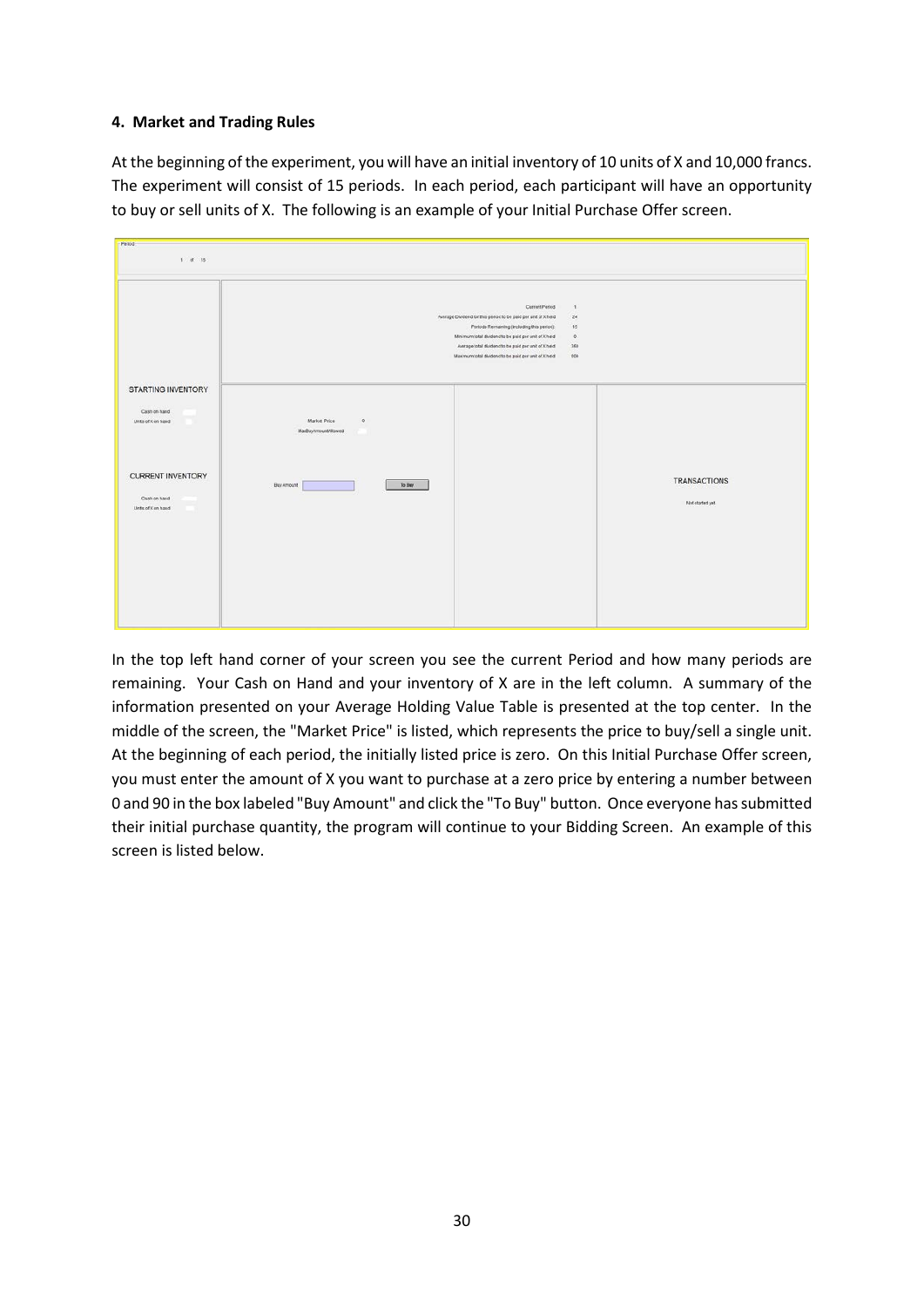| Penod<br>$1$ of $15$                                            |                                                                                    |                                                                                                                                                                                                                                                                                                        |                                                                              |  |
|-----------------------------------------------------------------|------------------------------------------------------------------------------------|--------------------------------------------------------------------------------------------------------------------------------------------------------------------------------------------------------------------------------------------------------------------------------------------------------|------------------------------------------------------------------------------|--|
|                                                                 |                                                                                    | Current Period<br>Average Dividend for this period to be paid per unit of X held<br>Periods Remaining (including this period):<br>Minimum total dividend to be poid per unit of X held<br>Average total dividend to be paid per unit of X held<br>Maximum total dividend to be paid per unit of X held | $-1$<br>24<br>15<br>$\circ$<br>360<br>900                                    |  |
| <b>STARTING INVENTORY</b><br>Cash on hand<br>Units of X on hand | Market Price                                                                       |                                                                                                                                                                                                                                                                                                        |                                                                              |  |
| <b>CURRENT INVENTORY</b><br>Cosh on hand<br>Units of X on hand  | Buy Arrount<br>Sell Amount                                                         |                                                                                                                                                                                                                                                                                                        | <b>TRANSACTIONS</b><br>Current Market Price<br>Total to buy<br>Total to sell |  |
|                                                                 | Decrease Day Amount by 1<br>Decrease Buy Amount by 5<br>Decrease Buy Amount by max |                                                                                                                                                                                                                                                                                                        |                                                                              |  |

Once again, the period and Average Value Holding Table summary information are presented for you at the top of the screen and your Cash on Hand and inventory of X are in the left column. In the middle of the screen is the "Market Price" which once again is initially listed as zero, the "Buy Amount" which is the number of units you stated you want to purchase at a zero Price, and the "Sell Amount" which is the number of units you want to sell at the listed Price (this is always zero at the beginning of a period). The right column presents the "Total to Buy" which is the sum of all traders offers to buy at the listed Price and the "Total to Sell" which is the sum of all traders offers to sell at the listed Price (because everyone starts with 0 units of X as their Sell Amount, this total is also always zero at the beginning of a period).

The program will have a 3 second countdown prior to the start of the period. Once the countdown is completed, the price will begin to increase. As the price increases, you will have the option to decrease the number of units you want to purchase by clicking one of the buttons on the bottom of the screen. Each time you click one of the buttons, the number of units you want to buy decreases by the amount listed on that button. If your Buy Amount reaches zero, a new set of buttons appear allowing you to increase the amount you want to sell.

The period ends when the sum of all traders' Buy Amount (presented on your screen as the Total to Buy) equals the sum of all traders' Sell Amount (similarly presented as the Total to Sell). The price listed when Total to Buy equals Total to Sell is the price for all units of X bought and sold in the period. That is, if you have any units of X listed in your Buy Amount, this is the price you must pay for each unit. Conversely, this is the price you will receive for each unit of X you have listed in your Sell Amount.

Note, the quantities of X listed in your Buy Amount or Sell Amount are commitments to buy or sell respectively. Because all units of X trade at the same price and the fact that the price continually increases throughout the period, the quantity you were willing to buy at a zero price listed in your Initial Purchase Offer becomes more expensive as the period progresses. You will be committed to purchasing these units unless you reduce the amount you want to buy by clicking one of the buttons at the bottom of the page. Conversely, if you click the buttons sufficiently to induce a positive amount to sell, i.e. your Sell Amount is greater than zero, then each unit to sell is a commitment and cannot be reduced.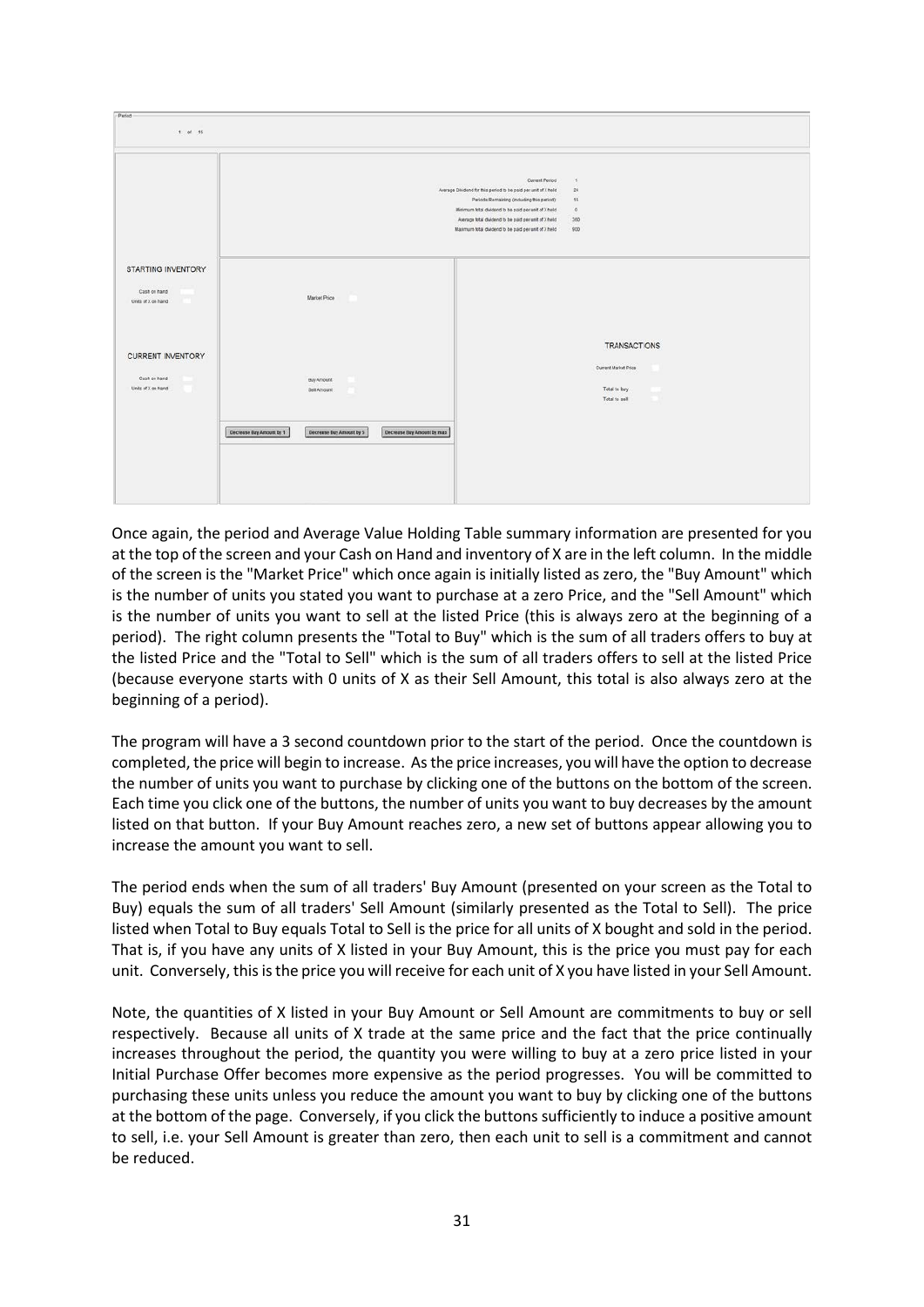There are two restrictions in the market.

- 1. You cannot buy more units of X than you can afford. That is, the listed Price multiplied by your Buy Amount cannot be more than the cash you have available. Because every unit of X trades at the same price, as the listed Price increases throughout the period, the amount of cash you need to be able to complete the purchase(s) you agreed to (as listed by your Buy Amount) also increases. This means that as the period progresses and the price continues to increase, you may not have enough money to purchase all the units listed in your Buy Amount. If this occurs, the computer will automatically reduce the units of X in your Buy Amount to ensure you can afford all listed purchases. To assist you in making your purchase/sell decisions, the computer will adjust your Cash on Hand based upon the number of units you have committed to purchase or sell and the listed Price.
- 2. You cannot sell more units of X than you have in your inventory. Therefore, if you commit to sell every unit of X you have, the sell buttons will become disabled.

Because of the way this market works, you cannot buy and sell units of X in a single period. Instead you will either be a net buyer of X, a net seller of X, or you will not trade any units of X. You could buy shares of X in one period and sell them in a different period or vice versa.

#### **5. Recording your earnings**

At the end of each period, a summary screen will be provided to you. Below is an example of how your earnings are calculated each period.

| <b>Beginning X on Hand</b>                                     | 4         |       |             |
|----------------------------------------------------------------|-----------|-------|-------------|
| Units of X Purchased                                           | $+1$      |       |             |
| Units of X Sold                                                | $-0$      |       |             |
|                                                                | 5         |       |             |
| Dividend per unit of X Held                                    | <u>x8</u> |       |             |
|                                                                |           | 40    |             |
| <b>Beginning Cash on Hand</b>                                  |           | +1450 |             |
| <b>Cash Received from Sales</b>                                | $+0$      |       |             |
| Cash Spent on Purchases                                        | $-350$    |       |             |
| Change in Cash from Sales and Purchases-350 $\rightarrow$ -350 |           |       |             |
|                                                                |           |       | <b>1140</b> |
| Average Dividend Payment per Period                            | 24        |       |             |
| Number of Periods Remaining                                    | x10       |       |             |
|                                                                |           | 240   |             |
| Closing X on Hand (from line 4 above)                          |           | х5    |             |
|                                                                |           |       | +1200       |
| <b>Average Profit with No Further Trading</b>                  |           |       | 2340        |

RESULTS AFTER PERIOD 5 (10 Periods Remain)

In this example, period 5 has just been completed. This person had a Beginning X on Hand of 4 units, purchased 1 unit by spending 350 to having a Closing X on Hand of 5 units of X. The randomly selected dividend was 8 resulting in 5x8=40 in Received Dividend Earnings. Since the person started with 1450 Beginning Cash on Hand, had a Change in Cash from Sales and Purchase of -350 (=0 Cash Received